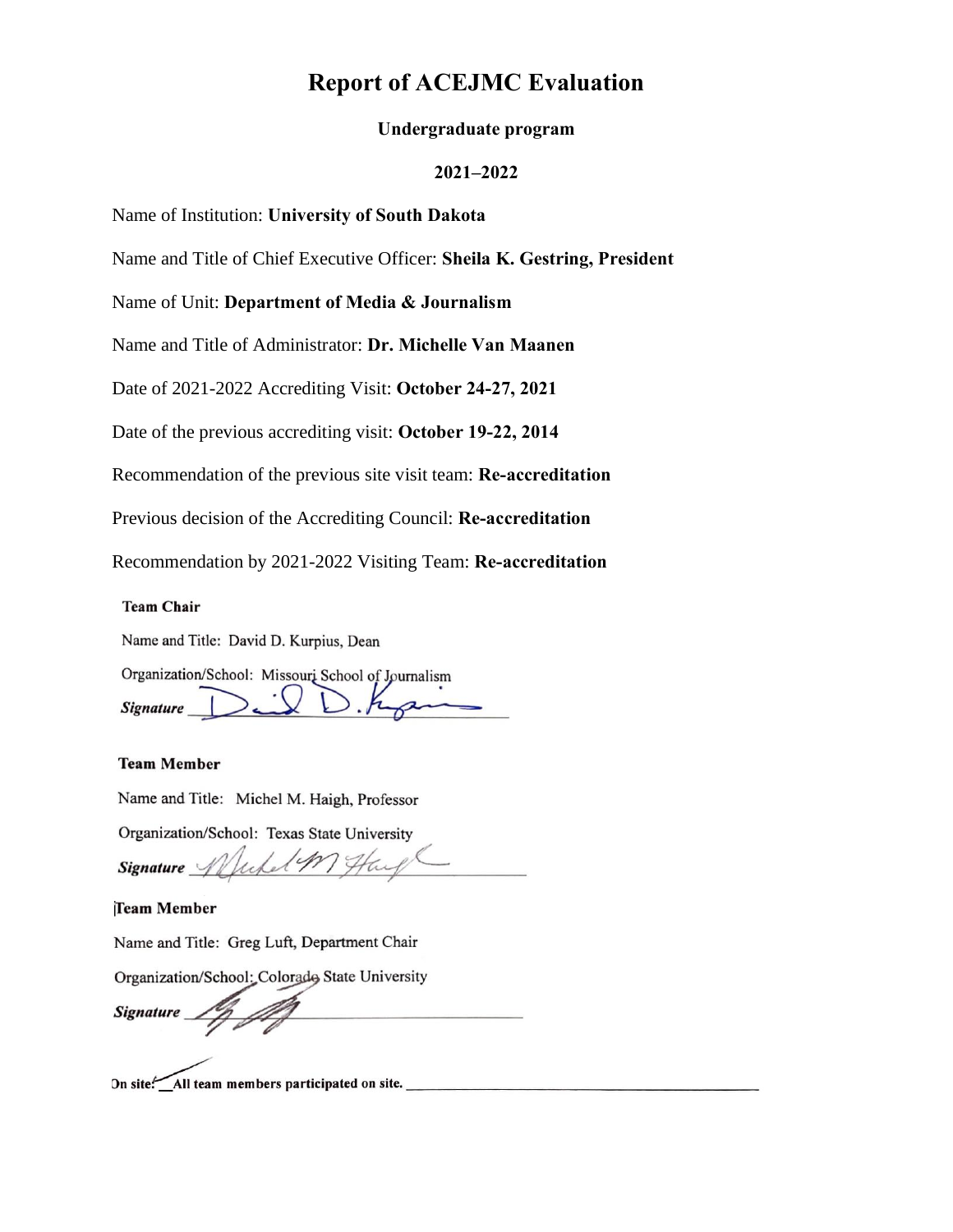Report of evaluation of undergraduate programs for 2021-2022 Visits

# **Part 1: General Information**

**Name of Institution:** University of South Dakota

**Name of Unit:** Media & Journalism Department

**Year of Visit:** 2021 (originally scheduled fall, 2020)

# **1. Check regional association by which the institution now is accredited.**

\_X\_Higher Learning Commission

\_\_\_ Middle States Commission on Higher Education

\_\_\_ New England Commission on Higher Education

\_\_\_ Northwest Commission on Colleges and Universities

\_\_\_ Southern Association of Colleges and School Commission on Colleges

\_\_\_ Western Association of Schools and Colleges

*If the unit seeking accreditation is located outside the United States, provide the name(s) of the appropriate recognition or accreditation entities:* 

# **2. Indicate the institution's type of control; check more than one if necessary.**

Private

X Public

Other (specify)

**3. Provide assurance that the institution has legal authorization to provide education beyond the secondary level in your state. It is not necessary to include entire authorizing documents. Public institutions may cite legislative acts; private institutions may cite charters or other authorizing documents.**

As provided in SDCL # 13-57-1, the University of South Dakota is South Dakota's liberal arts university and meets the needs of the State and region by providing undergraduate and graduate programs in the liberal arts and sciences, business, education, fine arts, law, and medicine.

# 4**. Has the journalism/mass communications unit been evaluated previously by the Accrediting Council on Education in Journalism and Mass Communications?**

\_X\_Yes

\_\_\_ No

If yes, give the date of the last accrediting visit: 2014, Revisit 2016

# **5. When was the unit or sequences within the unit first accredited by ACEJMC?** 1997

# **6. Provide the unit's mission statement. Statement should give date of adoption and/or last revision.**

The mission of the Department of Media & Journalism is to serve students pursuing careers in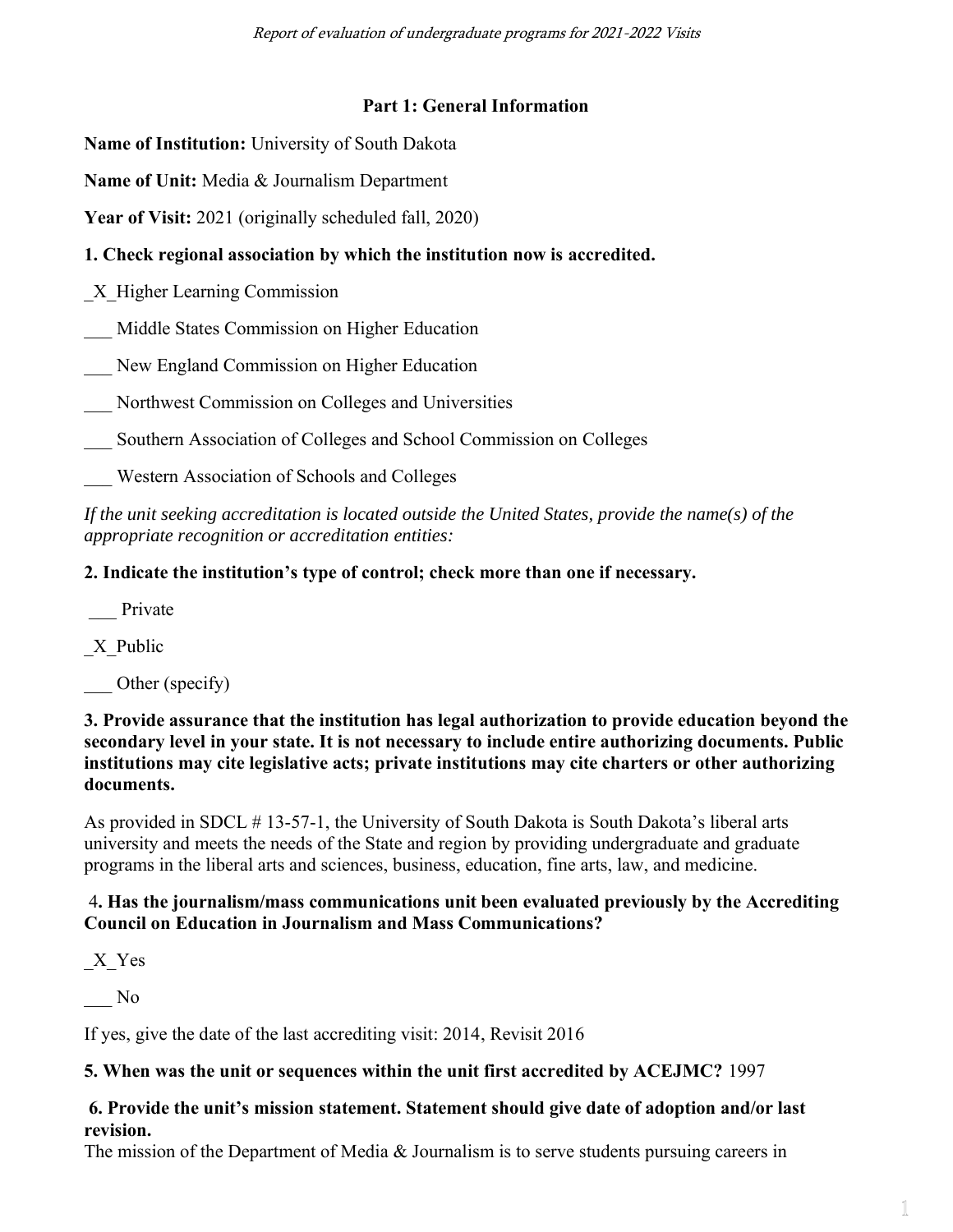journalism and strategic communication by providing a learning environment, promoting personal enrichment, developing students' professional potential, and encouraging the pursuit of excellence. The department actively contributes to scholarly knowledge in mass communication, and enthusiastically serves the university community and the general public.

(Adopted, August 2012; minor revision, August 2014; revisions considered during 2020-2021 academic year, but tabled.)

# **7. What are the type and length of terms?**

Semesters of  $16$  weeks

Quarters of weeks

Summer sessions of  $4-12$  weeks

Intersessions of \_\_\_\_\_ weeks

# **8. Check the programs offered in journalism/mass communications:**

\_X\_Bachelor's degree

\_X\_Master's degree

Ph.D. degree

# **9. List the specific undergraduate degrees as well as the majors or sequences being reviewed by ACEJMC. \*Indicate online degrees.**

Media & Journalism, B.A., B.S.

# **10. Credit hours required by the university for an undergraduate degree:**

# **(Specify semester-hour or quarter-hour credit.)**

120 semester credit hours

# **11. Give the number of credit hours students may earn for internship experience.**

# **(Specify semester-hour or quarter-hour credit.)**

A minimum of 1 and a maximum of 2 internship credit hours may be earned per semester, and a maximum of 5 internship and/or practicum credit hours total may be earned over the course of the degree program.

#### **12. List each professional journalism or mass communications sequence or specialty offered and give the name of the person in charge.**

| Name of Sequence or Specialty           | Person in Charge       |
|-----------------------------------------|------------------------|
| Specialization: Journalism              | Michelle Van Maanen    |
| Specialization: Strategic Communication | <b>Charles Lubbers</b> |

# **13. Number of full-time students enrolled in the institution**: 9,459 in Fall, 2020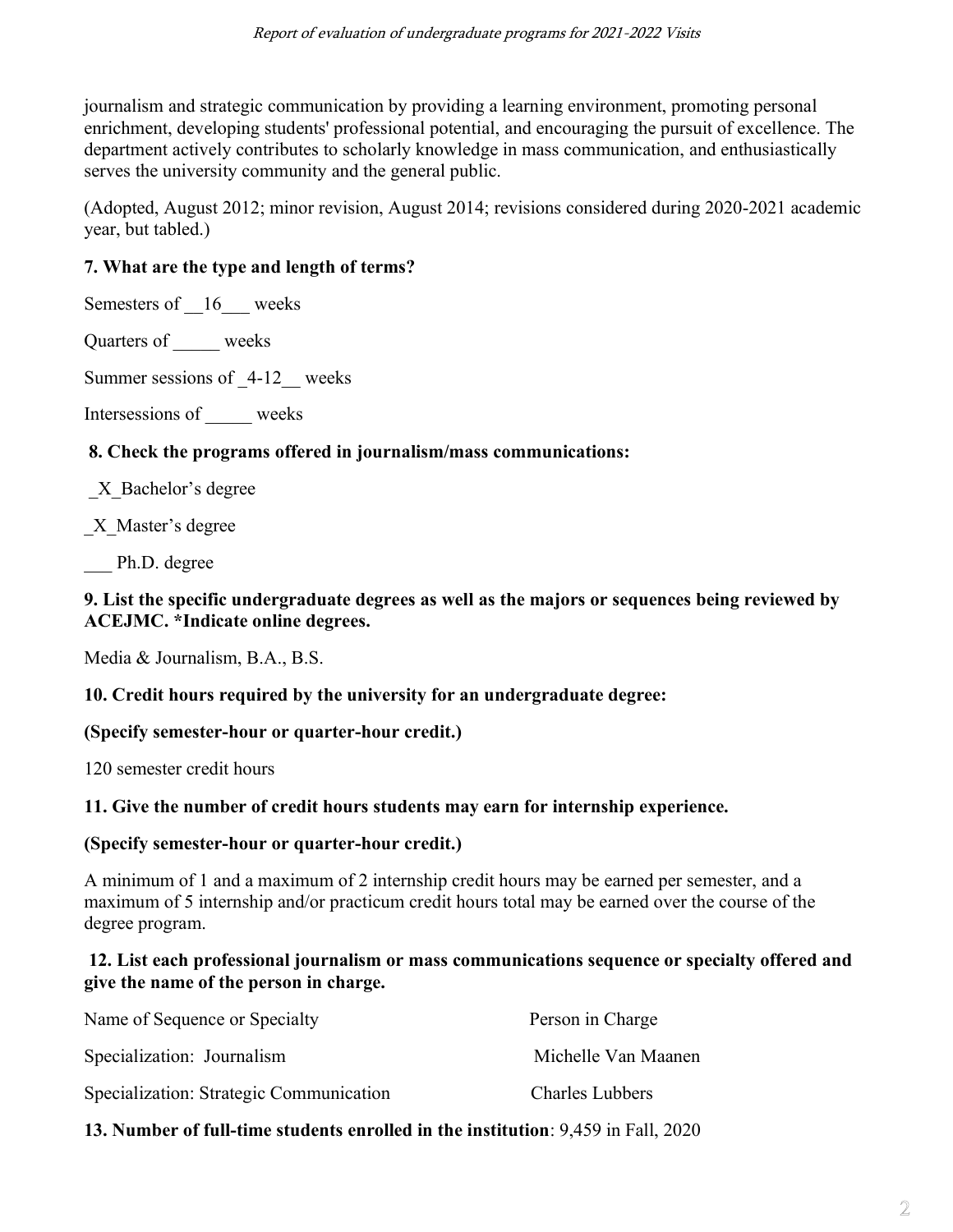### **14. Number of undergraduate majors in the accredited unit, by sequence and total (if the unit has pre-major students, list them as a single total):**

| Name of Sequence or Specialty           | Undergraduate majors in |
|-----------------------------------------|-------------------------|
| Specialization: Journalism              | 58                      |
| Specialization: Strategic Communication | 59                      |
| Total                                   | 117                     |

**15. Number of students in each section of all skills courses (newswriting, reporting, editing, photography, advertising copy, broadcast news, public relations writing, etc.). List enrollment by section for the term during which the visit will occur and the preceding term. Submit two semesters with the self-study, and update as needed when the site team arrives on site. Attach separate pages if necessary. Include a separate list for online skills courses, which also must meet the 20-1 ratio. (The Council has ruled that campaigns courses are exempt from the 20-1 ratio.)**

| Spring 2021          | <b>Description</b>          | <b>Enrollment</b> |
|----------------------|-----------------------------|-------------------|
| <b>MCOM 161 U015</b> | Graphic Communication       | 18                |
| <b>MCOM 161 U015</b> | Graphic Communication       | 18                |
| <b>MCOM 210 U015</b> | <b>Basic News Writing</b>   | 15                |
| <b>MCOM 221 U015</b> | Audio Production            | 16                |
| <b>MCOM 262 U016</b> | Digital Imaging             | 18                |
| MCOM 331 U015        | Video Production            | 13                |
| <b>MCOM 331 U016</b> | Video Production            | 16                |
| <b>MCOM 371 U015</b> | Advertising Copy & Design   | 11                |
| <b>MCOM 436 U015</b> | Directing for Video & Films | 04                |

| <b>Spring 2021 Online</b>                                                         | <b>Description</b>                 | <b>Enrollment</b> |  |
|-----------------------------------------------------------------------------------|------------------------------------|-------------------|--|
| <b>MCOM 330 UT1</b>                                                               | Writing for Digital Media          | 16                |  |
| <b>MCOM 334 UT1</b>                                                               | Broadcast News Writing & Reporting | 16                |  |
| <b>MCOM 338 UT1</b>                                                               | Media Design                       | 20                |  |
| The 3 courses above were moved online due to the professor's status during Covid. |                                    |                   |  |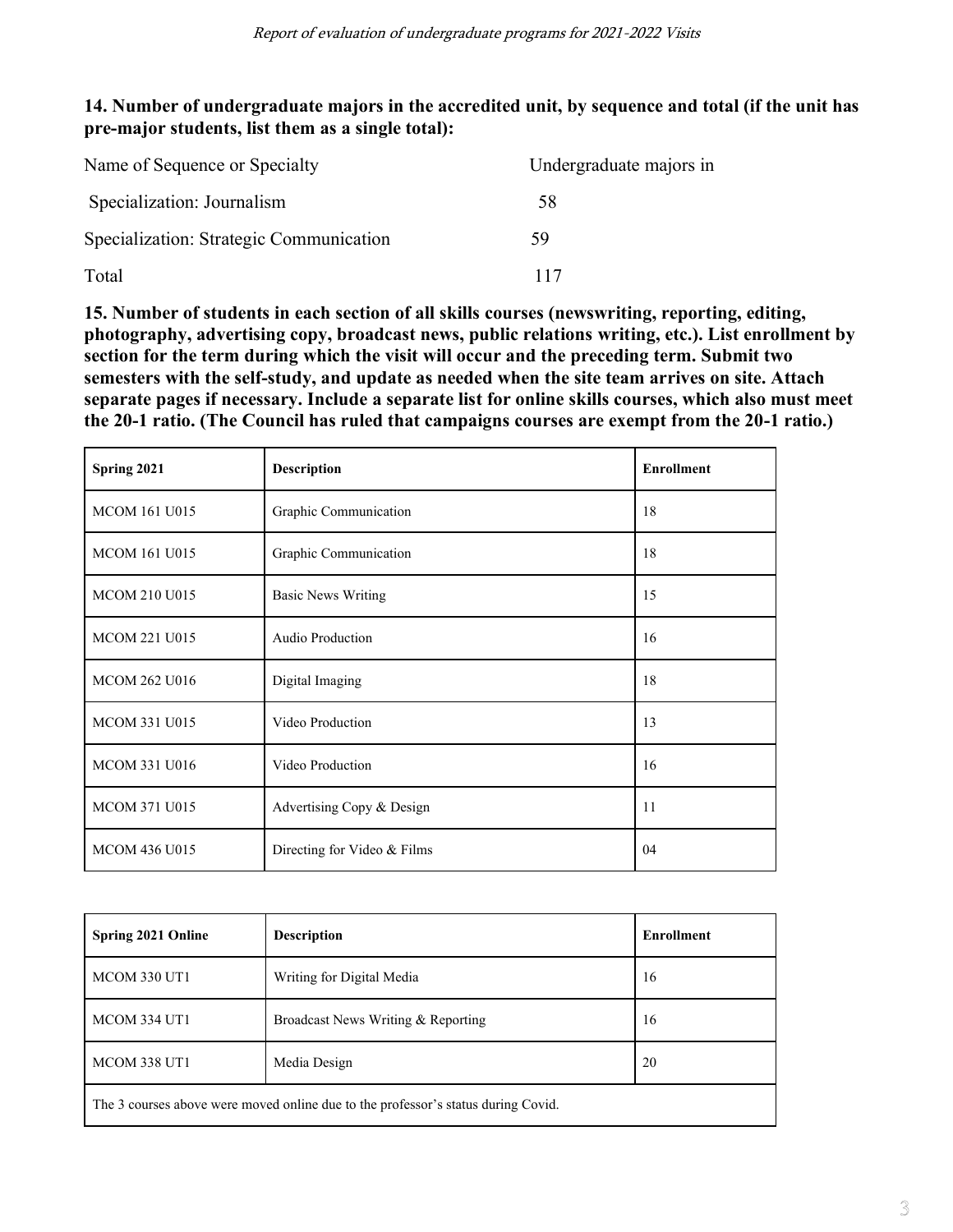| <b>Fall 2021</b>     | <b>Description</b>                | <b>Enrollment</b> |
|----------------------|-----------------------------------|-------------------|
| <b>MCOM 161 U015</b> | Graphic Communication             | 20                |
| MCOM 161 U016        | Graphic Communication             | 20                |
| MCOM 210 U015        | <b>Basic News Writing</b>         | 19                |
| MCOM 262 U015        | Digital Imaging                   | 20                |
| MCOM 305 U015        | <b>Sports Broadcasting</b>        | 09                |
| <b>MCOM 325 U015</b> | Digital Storytelling              | 16                |
| <b>MCOM 330 U015</b> | Writing for Digital Media         | 16                |
| <b>MCOM 331 U015</b> | Video Production                  | 15                |
| MCOM 331 U016        | Video Production                  | 15                |
| MCOM 341 U015        | <b>Public Relations Writing</b>   | 14                |
| MCOM 374 U015        | Advanced Field Production         | 14                |
| <b>MCOM 456</b>      | Multimedia Design and Development | 09                |

| Fall 2021 Online    | <b>Description</b>    | Enrollment |
|---------------------|-----------------------|------------|
| <b>MCOM 161 UT1</b> | Graphic Communication | 17         |
|                     |                       |            |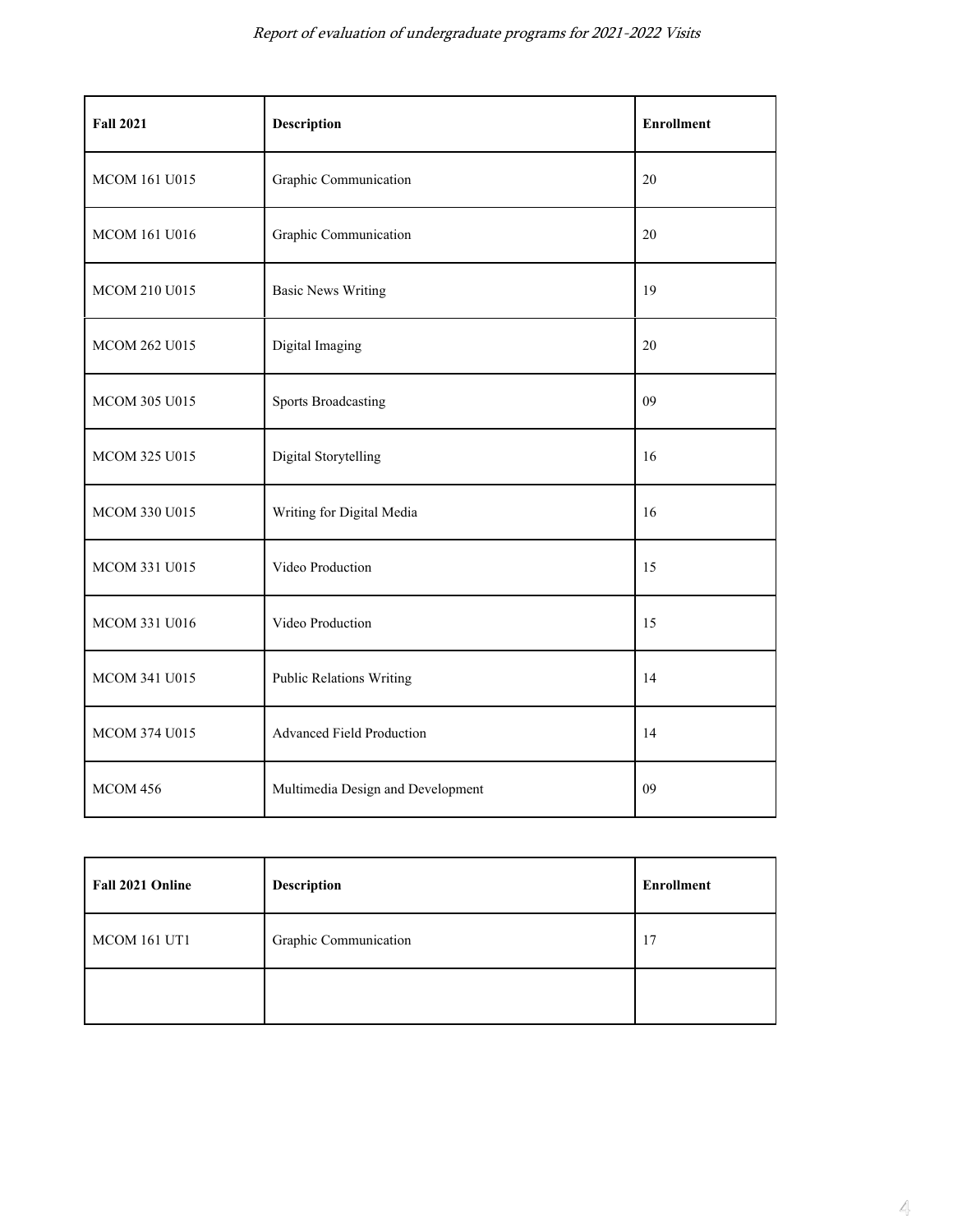#### **16. Total expenditures planned by the unit for the 2021–2022 academic year: Give percentage increase or decrease in three years: Amount expected to be spent this year on full-time faculty salaries:**

Total expenditures for the Department of Media & Journalism are listed below, along with the numbers from the previous three years:

Planned Expenditures:

2018-2019 2019-2020 2020-2021 2021-2022

\$831,540.22 \$936,884.18 \$956,307.17 \$949,162.48\*

\*Adjunct costs and General Activity Fund (GAF) monies are not included in budgets.

The current year's expected expenditures represent an increase of 16.28% over 2018-2019.

Full-Time Faculty Salaries:

2021-2022: \$699,094.41 (Salaries plus benefits: \$891,081.09)

#### **17. List name and rank of all full-time faculty in the accredited unit in fall 2021. (Full-time faculty refers to those defined as such by the university.) Identify those not teaching because of leaves, sabbaticals, etc.**

| Dr. Michelle Van Maanen | Chair, Assistant Professor |
|-------------------------|----------------------------|
| Dr. Charles Lubbers     | <b>Full Professor</b>      |
| Dr. Lori Costello       | <b>Assistant Professor</b> |
| Dr. Travis Loof         | <b>Assistant Professor</b> |
| Dr. Kyle Miller         | <b>Assistant Professor</b> |
| Dr. Janet Davison       | Lecturer                   |
| Gary Larson             | Lecturer                   |
| <b>Todd Mechling</b>    | Instructor                 |

**18. List names of part-time/adjunct faculty teaching at least one course in fall 2021. Also list names of part-time faculty teaching spring 2021. (If your school has its accreditation visit in spring 2022, also provide the spring 2022 adjunct list when the team arrives for the visit.)**

#### **Spring 2021- 1 section each**

| Tanner Sifferath | MCOM 151 Introduction to Mass Communication online |
|------------------|----------------------------------------------------|
| Hanna DeLange    | MCOM 210 Basic News Writing                        |

#### **Fall 2021- 1 section each**

| Tanner Sifferath | MCOM 151 Introduction to Mass Communication online |
|------------------|----------------------------------------------------|
| Hanna DeLange    | MCOM 210 Basic News Writing                        |
| Hailie Warren    | MCOM 370 Advertising Principles                    |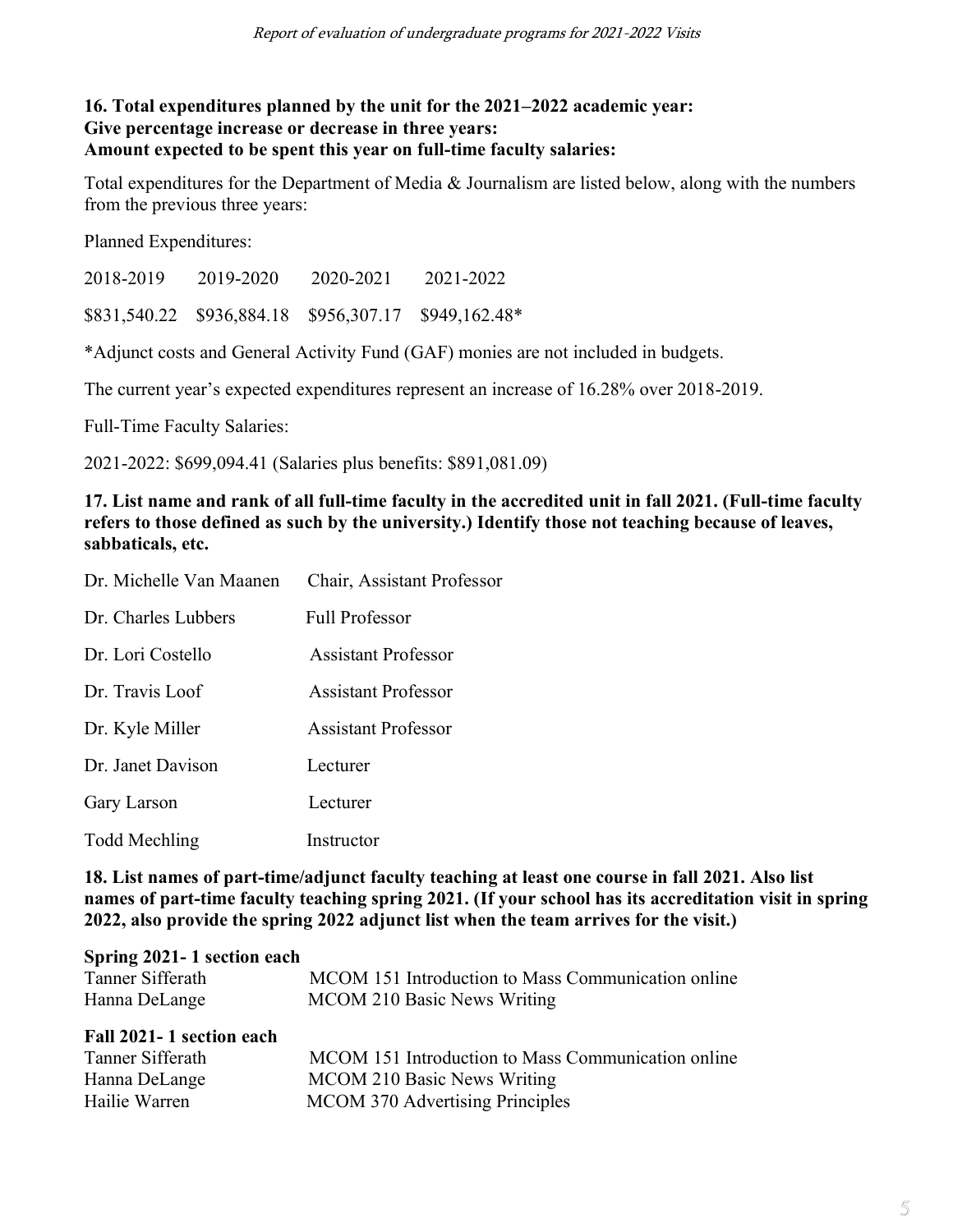# **19. Schools on the semester system:**

# **For each of the last two academic years, please give the number and percentage of graduates who earned 72 or more semester hours outside of journalism and mass communications.**

72 or more semester hours outside of journalism and mass communications

|               | Total |                            |    |         |
|---------------|-------|----------------------------|----|---------|
| Year          |       | Graduates<br>in Compliance |    | Percent |
| 2020-2021     |       |                            |    |         |
| academic year |       | 40                         | 40 | 100%    |
| 2019-2020     |       |                            |    |         |
| academic year |       | 37                         | 37 | 100%    |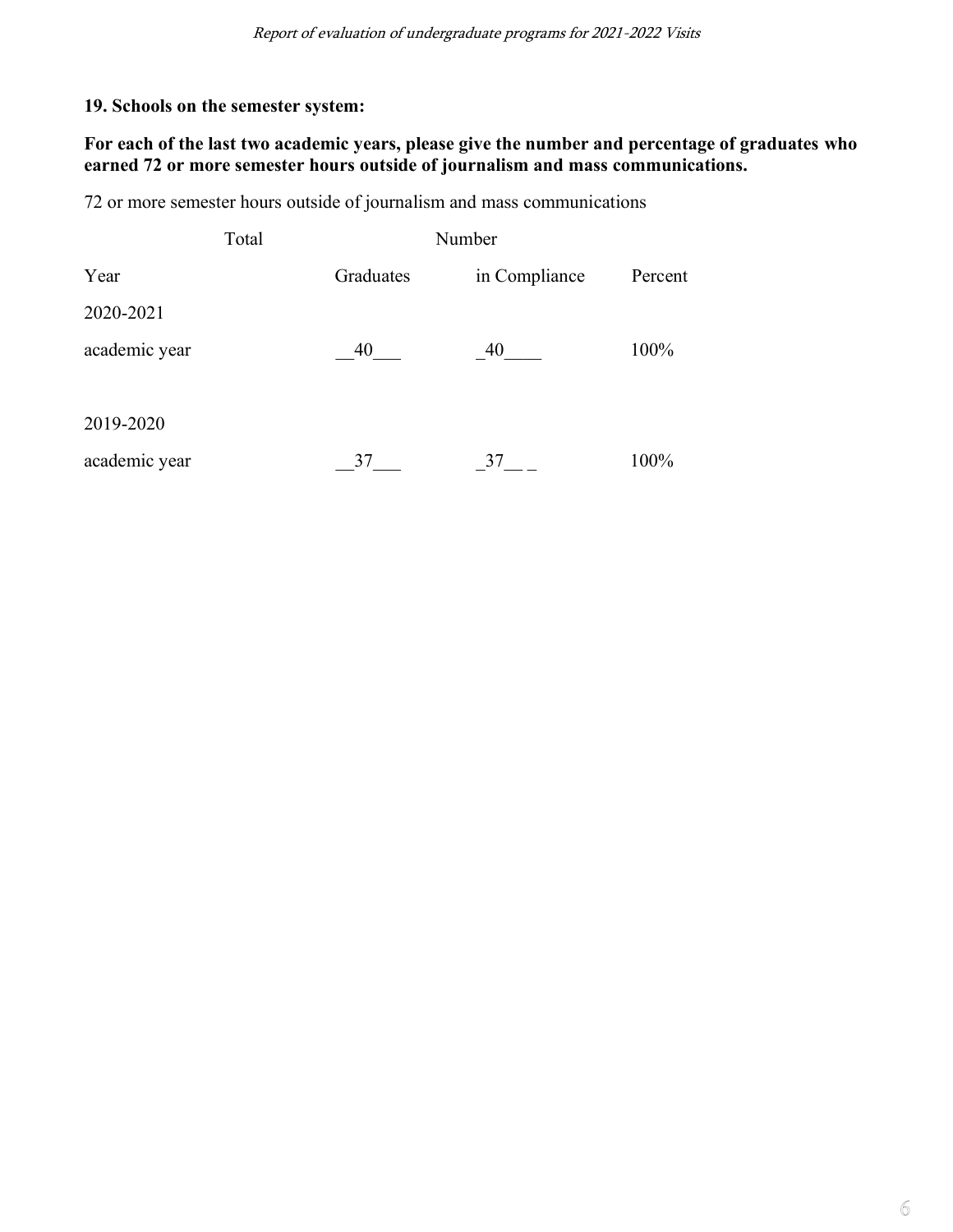#### **PART II — Standard 1: Mission, Governance and Administration**

#### **Unit performance with regard to indicators:**

**a). The unit has a written mission statement and a written strategic or long-range plan that provides vision and direction for its future, identifies needs and resources for its mission and goals and is supported by university administration outside the unit. The unit annually updates its data on the ACEJMC searchable database website [\(https://lookup.acejmc.org\)](https://lookup.acejmc.org/).**

The Department of Media & Journalism in the College of Arts & Sciences at the University of South Dakota is the oldest journalism program in the state and describes itself as "a regional leader in media education." Founded in 1915, the Department of Journalism has a history of evolving with new technology developments in the field. Radio and speech courses were added in the 1940s and television production courses followed in 1951, which preceded the department adding a radio, television, and film curriculum in the 1960s.

In 1982 the mass communication unit was reorganized under the College of Fine Arts. In 2001, the department name changed to the Department of Contemporary Media & Journalism (CMJ). In 2003 the department moved again, this time to the College of Arts and Sciences where it is one of 17 departments. 2014 brought another name change. The current name, Department of Media and Journalism, reflects faculty desires to remove the word contemporary from the department name. The department is proud of its facilities. In 2003, the department moved into the newly renovated Telecommunications Building, which was renamed the Al Neuharth Media Center. The \$4.5 million renovation was funded by the Freedom Forum Institute, The University of South Dakota and state funding through South Dakota Public Broadcasting, which is also located in the renovated facility.

The department currently offers two undergraduate degrees: a B.A. or B.S. in Media & Journalism with areas of specialization in Strategic Communication and Journalism, and a B.A. or B.S. in Sport Marketing and Media major, which was added in 2015. There are three minors in the department: Social Media Marketing (added in 2014), Sport Marketing and Media (added in 2015) and Media & Journalism.

Originally accredited in 1997, the department received provisional re-accreditation in 2003 and was reaccredited after a revisit in 2004. The department earned re-accreditation in 2009 and was provisional in 2015. A subsequent revisit in 2016 granted re-accreditation.

The University of South Dakota developed a strategic plan in 2017 that is intended to guide the University through 2026. The College of Arts & Sciences does not require separate strategic plans from units. According to the dean, the update of the University's strategic plan was delayed until Fall of 2021 by Covid-19 and Senate Bill 55 that is currently working its way through the legislative process. SB 55 seeks to find efficiencies through consolidation and elimination of duplicate or under-enrolled higher education programs. It also aims to combine administrative operations at all levels to reduce costs. The college and department are actively participating at the university level. It plans to update objectives to align with the revised University of South Dakota strategic plan. The current University of South Dakota strategic plan has six themes, including academic excellence, engagement, facilities and infrastructure, diversity, serving South Dakota, and affordability. The faculty adopted the 2017 university strategic plan for their long-range planning. The chair said the department intends to make the mission statement more intentional in the new plan to convey what they are doing. However, she said they need to wait until SB 55 is resolved. The Media & Journalism Department's current objectives focus on assessment strategies,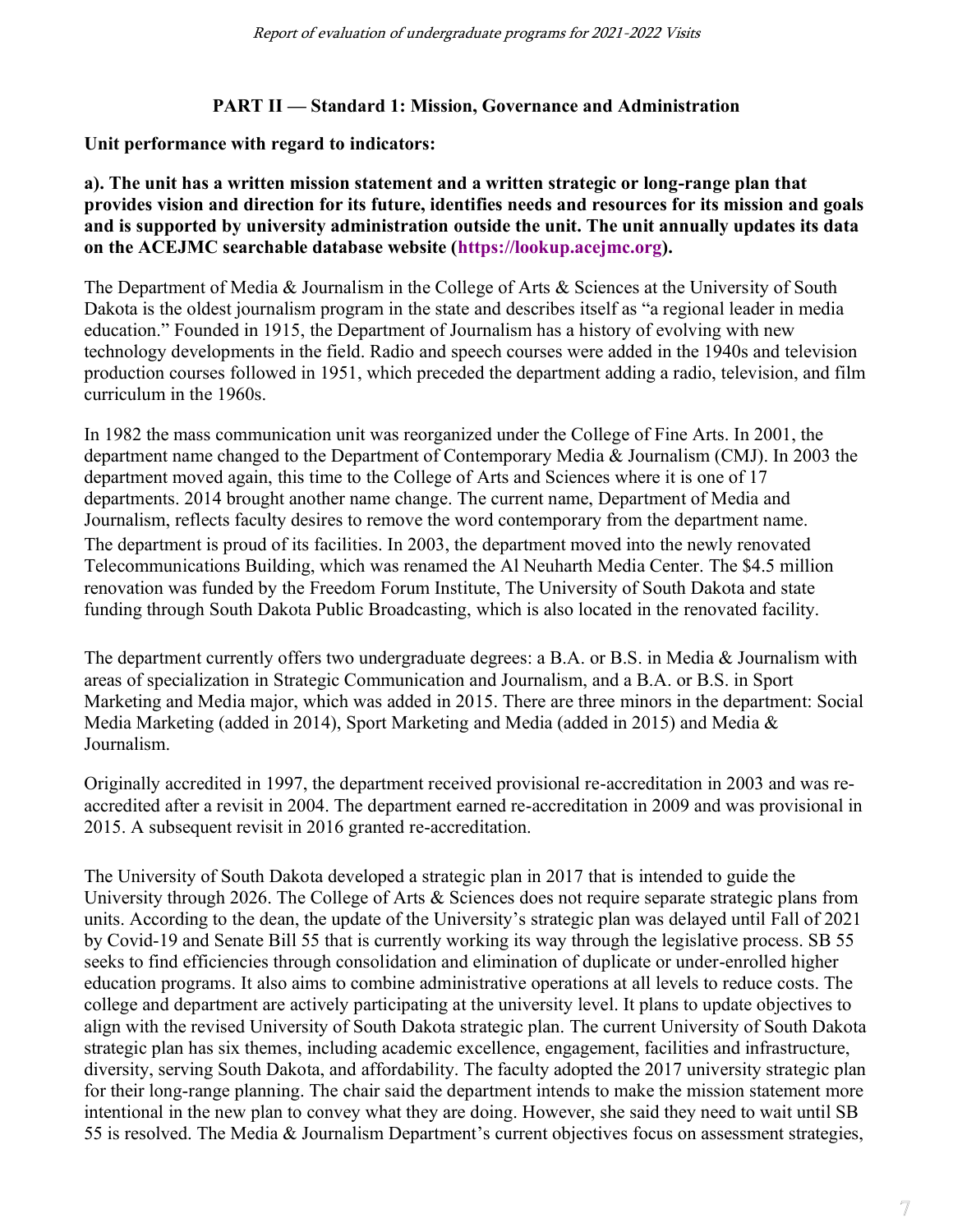diversity partnerships, enrollment strategies, external research funding partnerships and alumni/industry activities.

The unit relies on the campus institutional research operation to update their data for the website. That data tends to have a long lag time. The unit regularly updates and prominently displays its data on student success on its website. It also keeps the ACEJMC database information up to date.

#### **b). The unit has policies and procedures for substantive faculty governance that ensure faculty oversight of educational policy and curriculum.**

The college and department use the USD Faculty Handbook. Faculty governance policies and procedures are handled at the university level and administered at the department level. Involvement of faculty in the governance of the department is evident in the records of monthly faculty meetings, ad hoc meetings with faculty and through faculty descriptions of their involvement. The faculty is clearly engaged in all levels of campus life through formal committees and collaborative work. This service work extends into the athletic department and the surrounding community.

In the last academic year, there were 10 departmental faculty meetings. A review of a randomly selected set of meeting minutes show regular updates on campus, college and department issues surrounding budget, curriculum, technology and the campus faculty senate. There is little recorded evidence of extended discussions. Faculty reported the chair generally met with them in an ad hoc manner to hear concerns and resolve issues.

The self-study states that many issues and decisions in the department result from meetings of the department faculty through discussion and debate. There was at least one comment about the lack of activity of department committees. This appeared not to be an issue for faculty input on key decisions. There are three subcommittees in the department including admissions and recruitment, assessment, and graduate program. Recently, the most activity has been with the assessment committee. Faculty also serve on committees at the college level.

#### **c). The unit's administration provides effective leadership within the unit and effectively represents it in dealings with university administration outside the unit and constituencies external to the university**.

The department chair demonstrates effective leadership and has the support of the faculty and the dean. She has been on the faculty since 2005 and has served as chair since 2011. The faculty report she is supportive of their work, ensuring that they have the resources they need in a resource limited environment. She helps secure research and travel funding and encourages their work. They describe her as collaborative in her leadership of the unit. The College of Arts & Sciences dean described her as strategic in forming partnerships across campus and in the local community. He noted that the department is recognized for their engagement on campus. The alumni and professionals noted her leadership and constant connection to the profession across the state. One example is her work advocating for student opportunities to gain play-by-play experiences covering USD athletic events. State broadcasters noted that the students come to their stations with good skills because of this experience.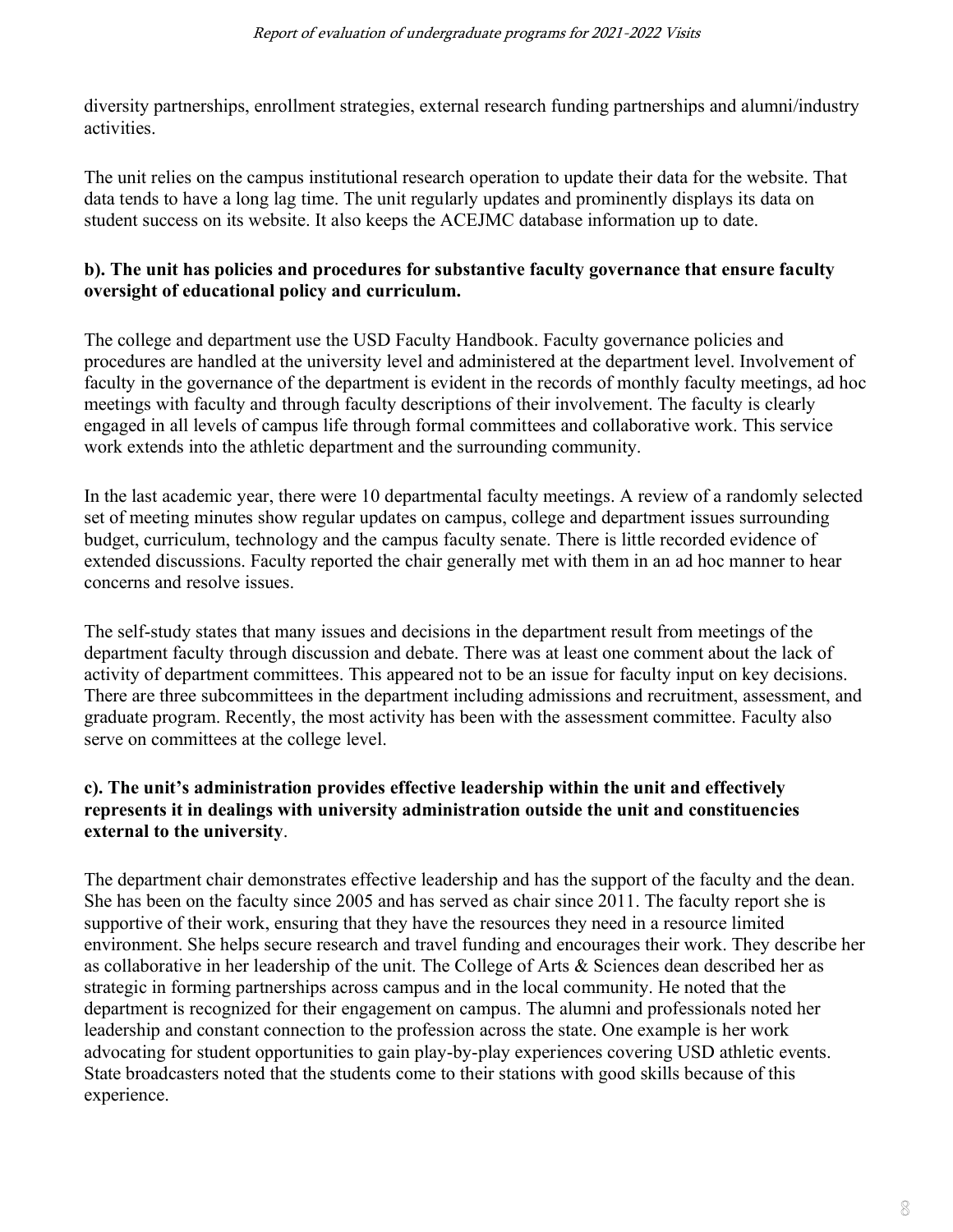#### **d). The institution and/or the unit defines and uses a process for selecting and evaluating its administrators.**

The chair of the department serves at the pleasure of the dean of the College of Arts & Sciences. The dean selects the chair. There is an annual process for evaluating the chair's performance that seeks faculty input and is managed by the dean's office.

#### **e). Faculty, staff and students have avenues to express concerns and have them addressed.**

Complaints are managed at the campus level. There is a website link [\(https://www.usd.edu/about](https://www.usd.edu/about-usd/contact-us/concerns-and-complaints)[usd/contact-us/concerns-and-complaints\)](https://www.usd.edu/about-usd/contact-us/concerns-and-complaints) for reporting formal concerns or issues. The self-study reports no formal complaints and few informal complaints since the last site team visit. The chair and faculty report open-door policies. Formal complaints follow a process that starts with the faculty member and then escalates to the chair and the dean of the College of Arts & Sciences. Informal complaints often come through student course evaluation forms, which are regularly reviewed and discussed with faculty members.

# **SUMMARY:**

The Department of Media & Journalism is a small and engaged unit on campus. Due to its size and the structure of the University of South Dakota, the unit relies on campus structures for planning, administration and resolution of issues. They do not have a department long-range plan. This was noted in the last site team report. The campus structure and department size make it difficult to create a department strategic plan. The added complication of legislation focused on higher education, which is currently working its way through the state senate, adds to Covid-19 delayed the university work to revise the strategic plan and mission statement. The structure of the university is such that the unit needs to closely align their plan with the university's strategic plan. Faculty have input on the direction and governance of the department and are also active in campus governance. The director is an effective and highly engaged leader. She cares deeply about the success of the students, faculty and department and garners respect from the profession and the academy for her work. The department would benefit from a revised mission statement that more clearly states their focus.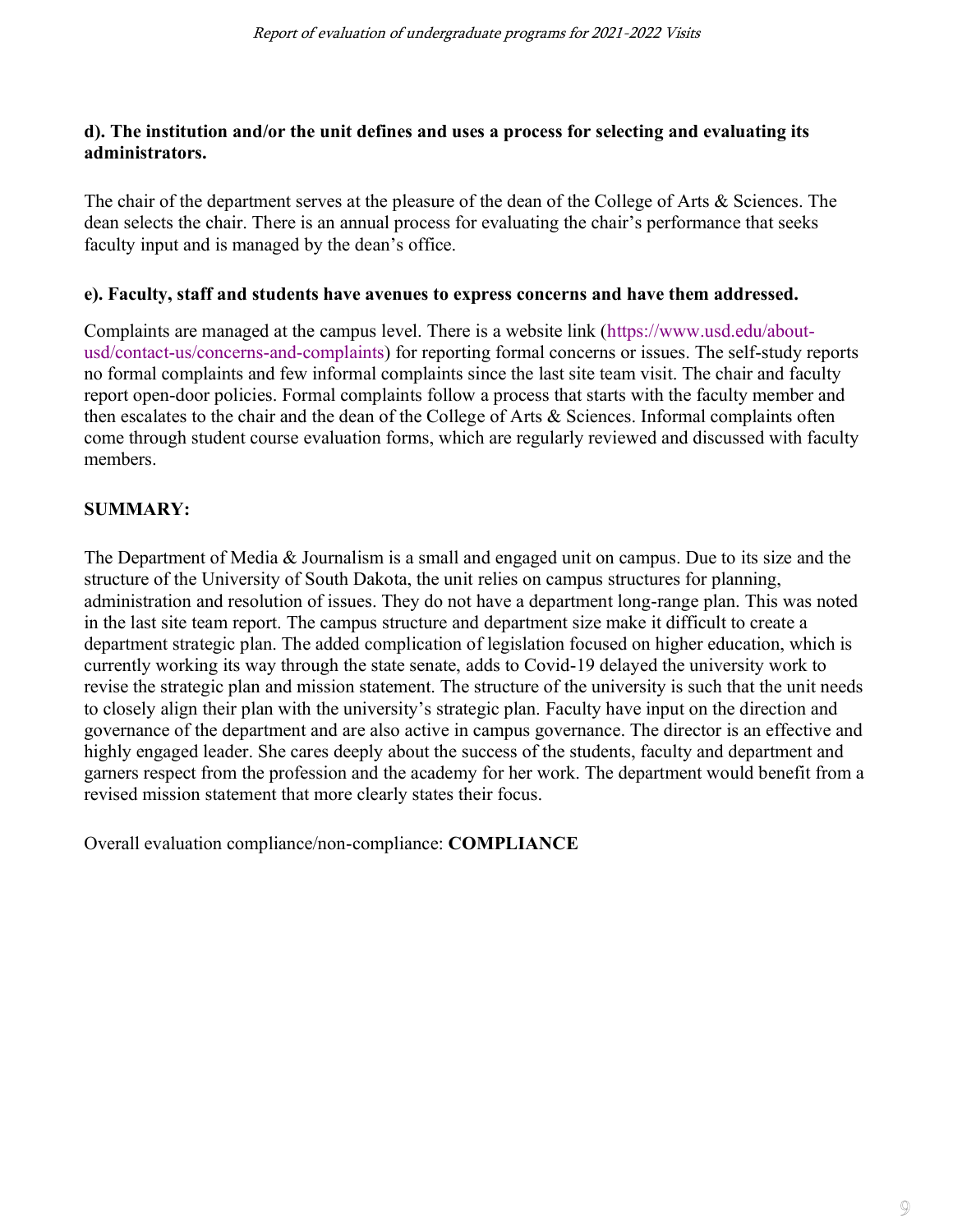# **PART II — Standard 2: Curriculum and Instruction**

# **Unit performance with regard to indicators:**

Discussions of indicators b, c and e must describe and evaluate the individual academic sequences in the unit.

**a). The unit requires that students take a minimum of 72 semester credit hours (or 104 quarter credit hours) required for a baccalaureate degree outside of journalism and mass communications and meet the liberal arts and sciences-general education requirements of the institution. ACEJMC expects at least 95 percent of the graduating classes in the two academic years preceding an accreditation visit to meet this requirement.**

The University of South Dakota requires 120 credit hours to graduate, and the Media & Journalism major requires students to take a minimum of 72 credit hours outside of the unit, and a minimum of 65 credit hours in the liberal arts and sciences. The department requires a minor outside of the unit. Students cannot take more than 48 credits inside the unit.

The last three graduating classes preceding fall 2021 met these requirements.

### **b). The unit provides a balance between theoretical and conceptual courses, professional skills courses, and courses that integrate theory and skills to achieve the range of student competencies listed by the Council.**

The department offers a B.A. in Media & Journalism and a B.S. in Media & Journalism. Students can select a journalism specialization (15 hours) or a strategic communication specialization (18 hours). The curriculum in each specialization provides a good blend of theory and skills courses. Specific courses are tied to the competencies for the purposes of assessment. The competencies specific to the course are included on the syllabi that were reviewed.

All students in the unit take 11 hours of core courses. The core courses include: Introduction to Mass Communication, Video Production, Media Law & Ethics, Internship and or Practicum. Other courses for each specialization are discussed below.

# **Journalism Specialization**

In fall of 2021, there were 58 students in the journalism specialization. They are required to take 15 hours including: Basic Newswriting, Digital Storytelling, Writing for Digital Media, Broadcasting News Writing & Reporting and Media Design. They also take 12 credits of electives within the program (see below).

Journalism students said the classwork and student media experience prepared them for internships. The equipment and software they were using was industry standard and made the transition easy. They also indicated that if someone wanted to participate in student media as a freshman, peers would help train them. Students noted the elective courses were offered at least once a year. One student did note there is no photojournalism course because the faculty member who taught it left.

# **Strategic Communication Specialization**

In fall of 2021, there were 59 students in the strategic communication specialization. They are required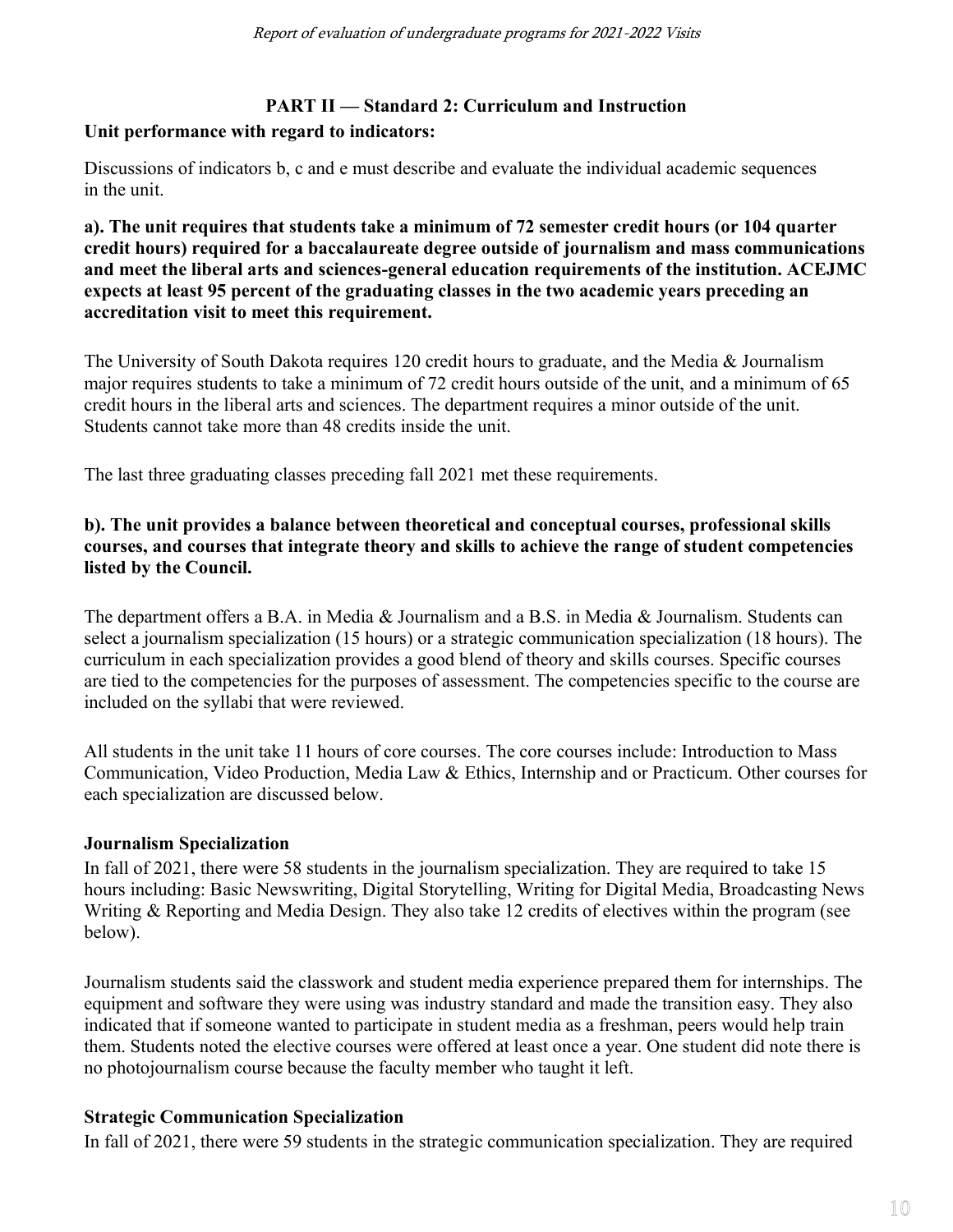to take 18 hours including: Graphic Communication, Strategic Communication, Research Methods and Integrated Marketing Communication. They then select **one** of the following: Basic News Writing or Digital Storytelling. They also select **one** of the following: Public Relations Writing or Advertising Copy & Design. They then take 9 credits of electives within the program (see below).

Strategic communication students said the coursework was preparing them for internship positions. They noted the professors are quick to respond to emails and very helpful with mentoring. The strategic communication students have the opportunity to participate in the NSAC competition.

*Electives.* The students choose between the following electives: Sports Writing, Audio Production, Social Media Marketing, Public Relations Principles, Introduction to Sport Marketing & Media, Digital Imaging, Photojournalism, Sports Broadcasting, News Editing, Feature Writing, Advertising Principles, Advanced Field Production, Mass Communication Ethics, Advanced Reporting, International Media, Gender & Media, Advanced Multiplatform Storytelling, Directing for Video & Films, Event Marketing and Management, Internet Marketing Communication, Sport Marketing & Media, Tourism Marketing & Promotion, Multimedia Design & Development, Advanced Digital Imaging, Mass Communication Theories and Your Brain on Media. They have also added a Crisis Communication class, a Media Analytics course and Video Game and Society course.

### **c). Instruction, whether on-site or online, is demanding and current, and is responsive to professional expectations of digital, technological and multimedia competencies. Achievements in teaching and learning are recognized and valued.**

Student interviews indicate the instruction is demanding, faculty are helpful and provide one-on-one mentoring about equipment or assignments when needed. A review of the syllabi indicated expectations for the course and the assignments required.

The last major curriculum update was completed in 2012 according to the self-study. However, the unit added one major program, two minor programs and a new certificate program since the last accrediting cycle. The new major is not included in this review because it is an interdisciplinary major. Additional courses in graphic design and multimedia development were added, as well as a class in internet marketing communication and social media marketing.

Faculty take part in regional industry organizations such as the South Dakota chapter of the American Advertising Federation, the South Dakota Newspaper Association, the South Dakota Broadcasters Association and Midwest Broadcast Association.

Three of the unit's faculty members have been nominated for the university's highest teaching award since 2016.

# **d). Student-faculty classroom ratios facilitate effective teaching and learning in all courses; the ratio in skills and laboratory sections, whether on-site or online, should not exceed 20-1. (Campaigns classes are exempt from the 20-1 ratio.)**

All classes categorized as skills courses met the 20-1 ratio.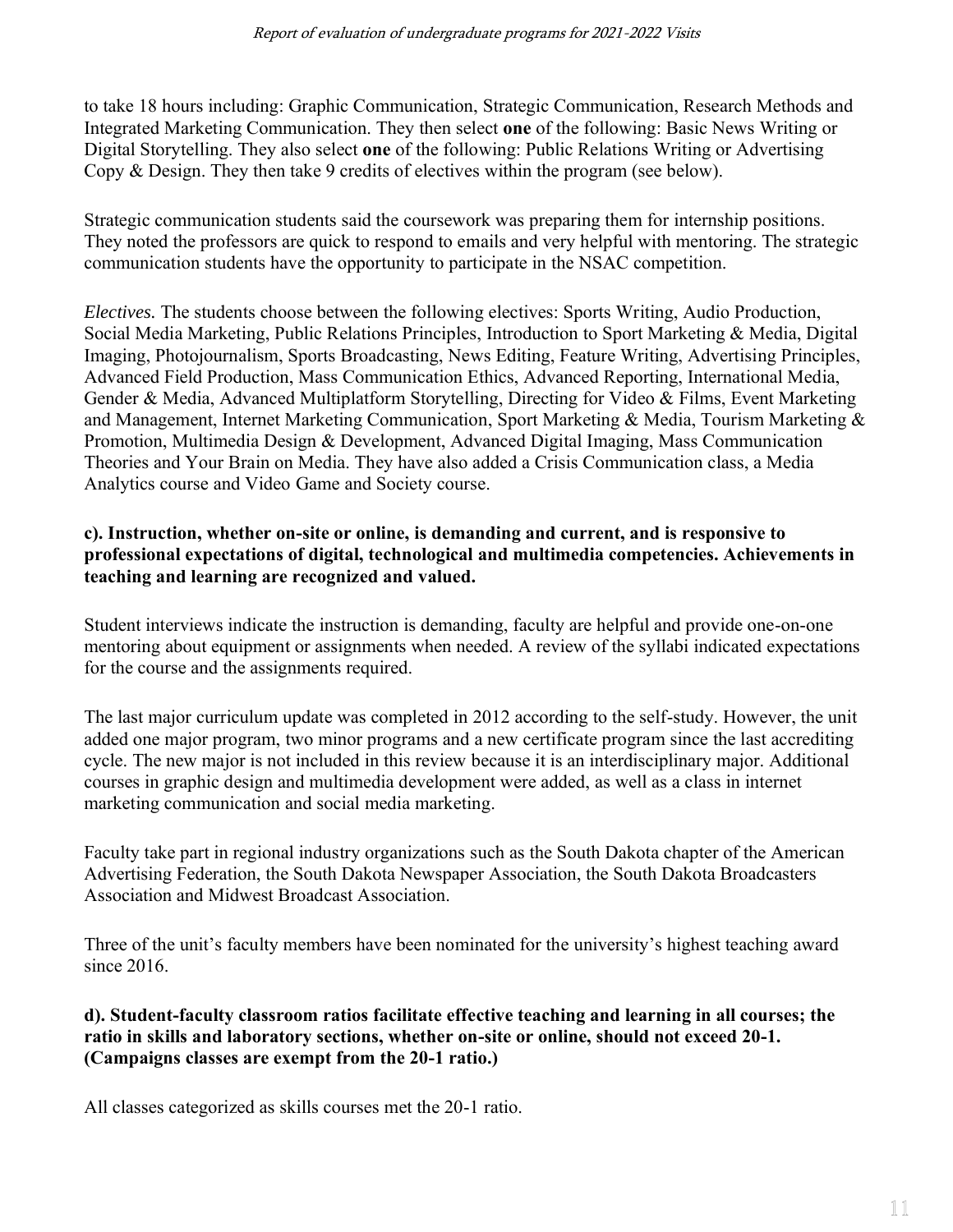#### **e). The unit advocates and encourages opportunities for internship and other professional experiences outside the classroom and supervises and evaluates them when it awards academic credit.**

All students in the unit are required to complete a minimum of two course credits of internship or practicum. Each internship credit is 100 hours. They are also encouraged to take non-credit internships to gain professional experience. The chair of the department serves as the internship coordinator and approves all for-credit internship opportunities. Students who enroll in practicum instead of the internship course work at student media. They enroll in one credit hour.

# **SUMMARY:**

The curriculum is current, demanding and preparing students for internships and careers. The students have co-curricular activities available to hone their storytelling skills in a variety of formats. Students noted the courses are demanding, provide problem solving/critical thinking skills, stress the First Amendment principles and train them to be media professionals. There are a number of co-curricular opportunities outside of student media including GEN:US and PRSSA that are currently not active and appear to be victims of the COVID-19 pandemic.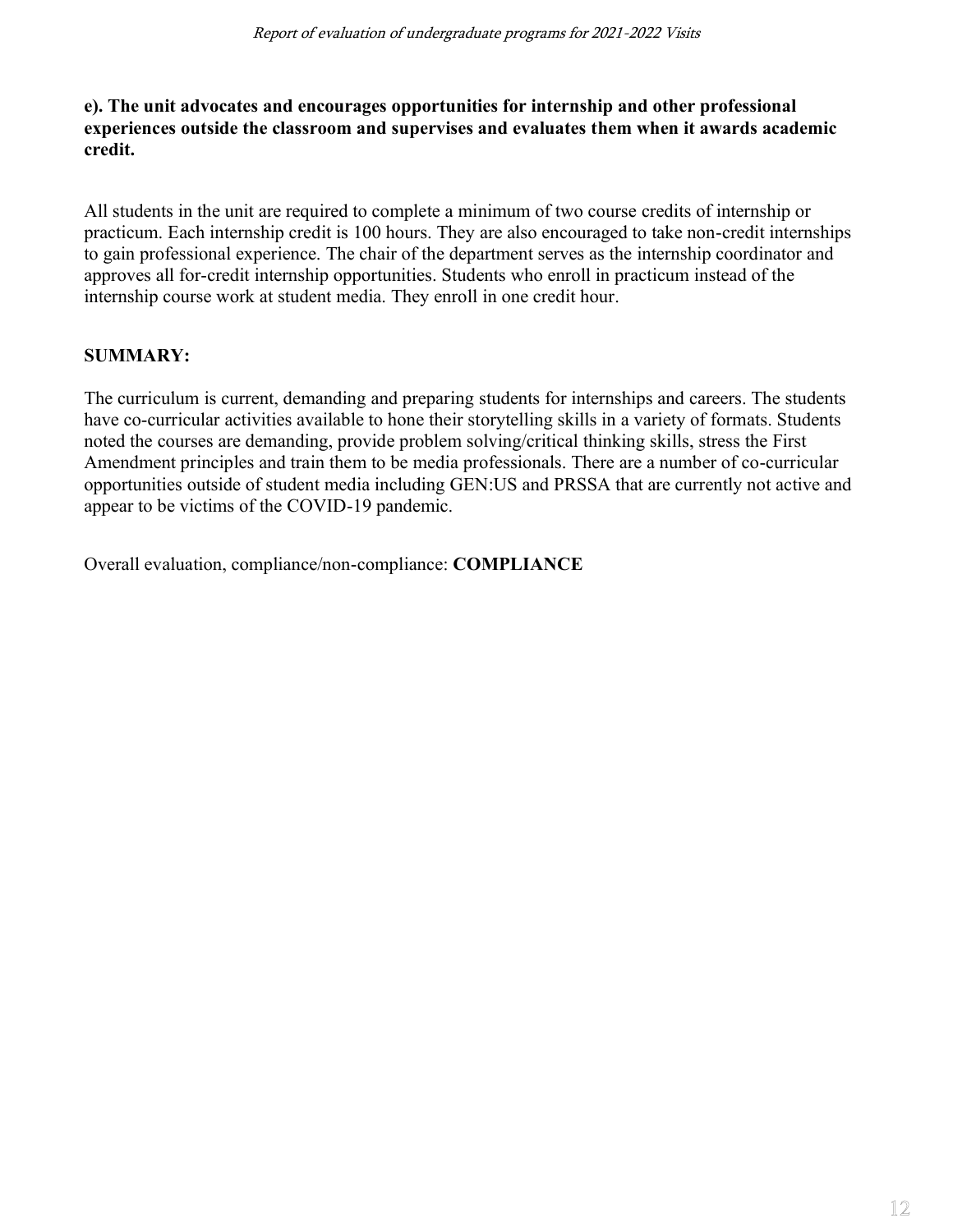### **PART II — Standard 3: Diversity and Inclusiveness**

**Unit performance with regard to indicators:**

**a). The unit has a written diversity plan for achieving an inclusive curriculum, a diverse faculty and student population, and a supportive climate for working and learning and for assessing progress toward achievement of the plan. The diversity plan should focus on domestic minority groups and, where applicable, international groups. The written plan must include the unit's definition of diversity and identify the under-represented groups.**

The university has a diversity and inclusiveness statement and a plan that was adopted in 2013. The unit's plan dovetails with that of the university. They updated their goals in 2017.

The statement on diversity and inclusiveness notes "members of diverse groups possess gifts, talents, experiences, histories and cultures that allow them to make valuable contributions to the education mission of the institution and to all those associated with the institution." It also notes gender, race/ethnicity, socio-economic status, sexual orientation, religion, disability, veteran's status, firstgeneration status, nationality, citizenship and age as well as other personal and social dimensions are valued at the university.

The unit has two goals in its plan. The first goal includes actions for faculty diversity and understanding. It indicates faculty will pursue ongoing training efforts in diversity. The unit will advertise open positions with organizations representing diverse populations, ensure course syllabi identify learning outcomes and objectives related to diversity as well as include the university's diversity and inclusiveness statement. The second goal is about student diversity and understanding. The action items in this section are tied to increasing student diversity within the unit.

#### **b). The unit's curriculum fosters understanding of issues and perspectives that are inclusive in terms of domestic concerns about gender, race, ethnicity and sexual orientation. The unit's curriculum includes instruction in issues and perspectives relating to mass communications across diverse cultures in a global society.**

Gender, race, ethnicity and sexual orientation are discussed in the unit's curriculum. They teach a Gender & Media course as well as an International Media course. They have also cross-listed a course with the history department called American Indians in Film. The course is taught by a Native American who is a member of the Standing Rock Sioux Tribe and is the director of the university's native recruitment effort.

Student interviews indicated diversity and inclusiveness are discussed in class. One student stated, "the classes teach diversity and inclusion, but the student population on campus is that of the state." Students also discussed the impact of SB 55, a bill that required the state's board of regents to assemble a taskforce to study operations and functions at state universities. Students are concerned about the future of the university's Center for Diversity and Community. One student stated campus as a whole is fighting to be more inclusive in a political climate that is being less inclusive.

A student of color noted the unit provides a "safe space," and she feels comfortable expressing her opinions in class. She stated she felt supported by her peers and the unit's faculty. Another student of color stated peers and faculty were interested in her story and her culture and would ask her questions to learn more about her.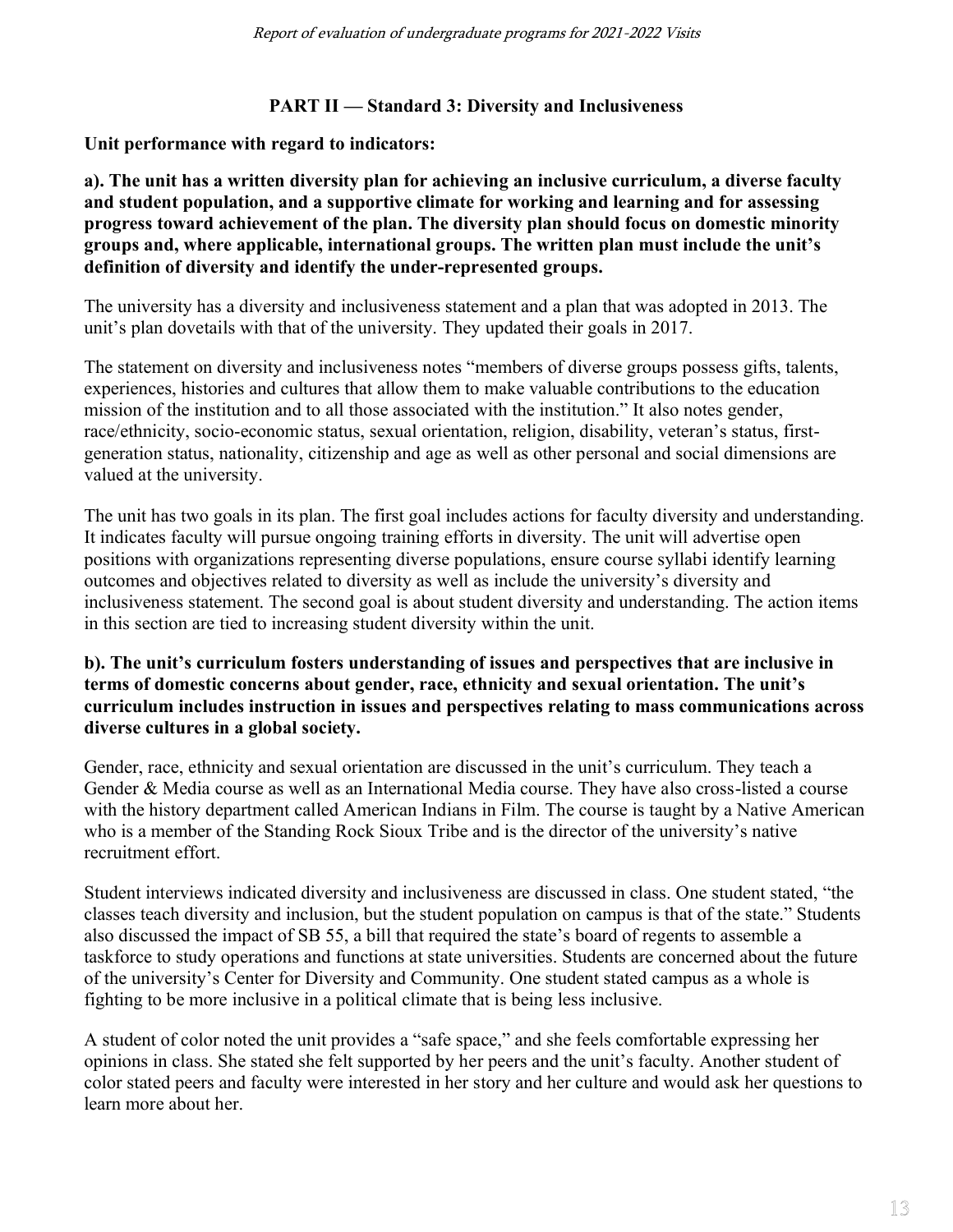The students stated they felt diversity and inclusiveness and diverse cultures in global society were topics discussed across the curriculum. They indicated professors encouraged them to look for alternative voices and opinions and to think about telling the story from a different point of view. They felt confident they could work with people from diverse cultures and backgrounds in the professional setting.

Faculty have invited various guest speakers to present in classes. The speakers were white females, Black males, Black females, a Native female and several that identified as LGBTQ. Students noted faculty included diverse class speakers. They learned from the speakers – even in a Zoom environment – and were happy to see faculty making the effort of including diverse voices in the classroom through the use of technology due to the limited diversity in the state.

The student media leaders formed a new student group devoted to diversity, equity and inclusiveness called DiME, Diversity in Media and Entertainment. The group has the goal of supporting and creating diversity in entertainment opportunities across campus. Their efforts led to more than 12 hours of programming on the student radio station, KAOR-FM, called "Loud and Brown." The group connects those involved in choral activities, musical expression, theatre, film, photography and other activities. The group was not as active during the site team visit due to the COVID-19 pandemic.

#### **c). The unit demonstrates effective efforts to recruit women and domestic minority faculty and professional staff and, where feasible, recruits international faculty and professional staff.**

The department has made an effort at recruiting women and domestic minority faculty. Since the last site team visit, there were three faculty searches. Minority candidates were offered on-campus interviews for two of the three searches. They declined the campus interviews because they took positions elsewhere. The unit also admits minority students to the master's program hoping the students will then continue their education. One of their M.A. students of color entered a Ph.D. program at another university.

The self-study states the department has two primary goals in terms of faculty recruitment: gender balance and faculty members who reflect minority or international communities. The unit's diversity plan indicates this is a priority and a goal.

#### **d). The unit demonstrates effective efforts to help recruit and retain a student population reflecting the diversity of the population eligible to enroll in institutions of higher education in the region or population it serves, with special attention to recruiting under-represented groups.**

The self-study reports the unit oversees a scholarship fund created to encourage and support Native American students to become media majors. One to two students per academic year benefit from the up to \$4,000 annual awards. The unit awards the Al Neuharth Scholarship for Excellence in Journalism. When awarding that scholarship, the unit has selected diverse candidates for the past four years. That scholarship provides a total of \$20,000 over the course of the student's degree program.

The unit will also rotate the annual South Dakota High School Press Convention between USD and another university in the state. This serves as a recruiting tool for Native American students who participate in the annual convention.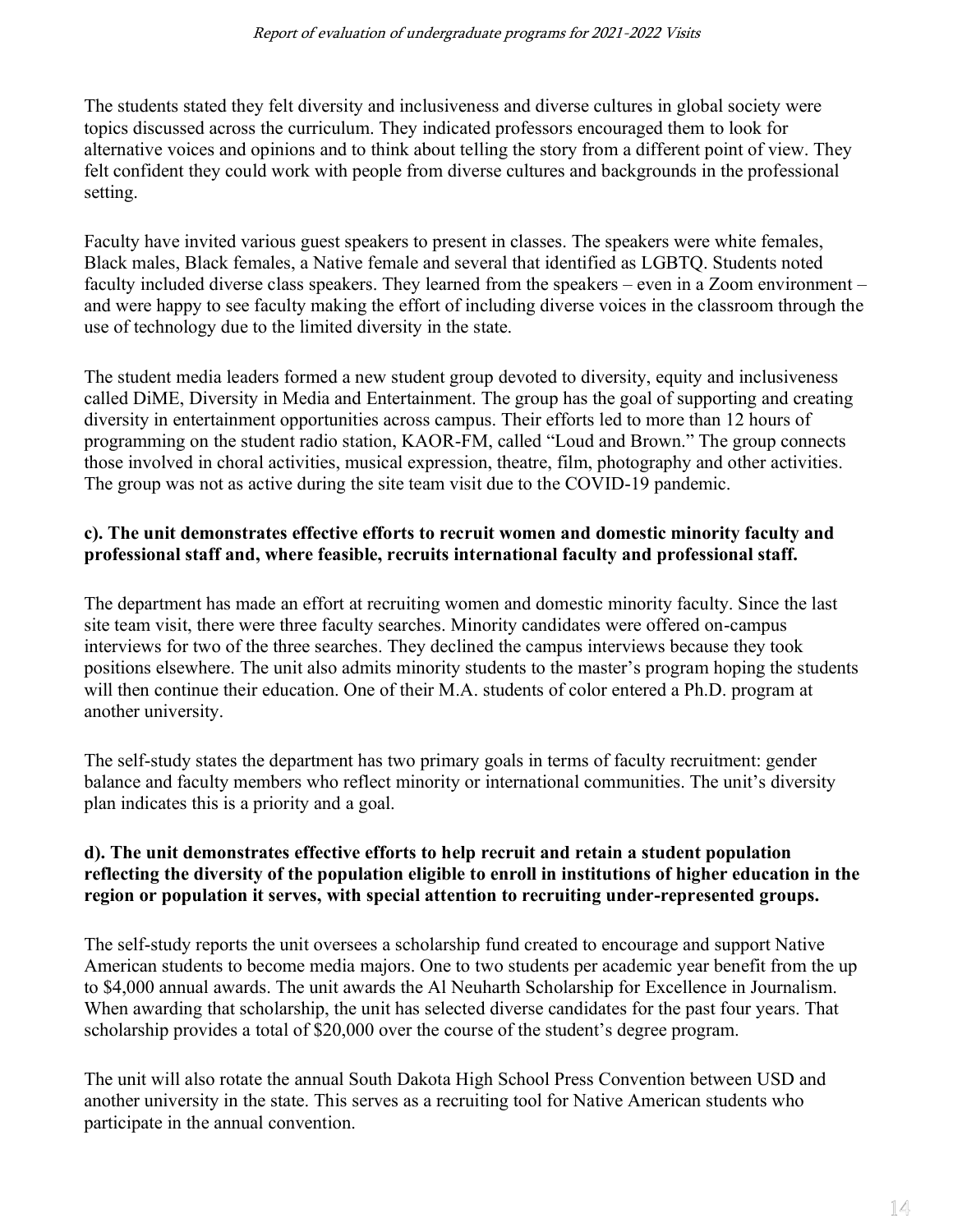There are three specific examples of retention. One student of color noted she was not going to be able to return to the university because of the financial burden. She went to the department head who helped her find additional sources of funding on campus as well as provide scholarship money from the unit. The student said she felt comfortable reaching out and being direct about her financial situation with the department chair because of the culture the unit promotes. A faculty interview also indicated there were two additional instances where the department chair was able to help Native American students access additional financial resources to keep them enrolled.

**e) The unit has a climate that is free of harassment and all forms of discrimination, in keeping with the acceptable cultural practices of the population it serves, accommodates the needs of those with disabilities, and values the contributions of all forms of diversity. Accreditation site visit teams will apply this standard in compliance with applicable federal and state laws and regulations, as well as the laws of the countries in which non-U.S. institutions are located.**

The unit prohibits all forms of discrimination and harassment. The self-study indicated faculty include the university inclusivity statements on their syllabi. They discuss the freedom of learning, disability accommodation, academic integrity and diversity and inclusive excellence. The unit accommodates those with physical, academic and psychological needs. As one student stated, the unit creates a safe space for students to succeed.

# **SUMMARY:**

The last site team noted the diversity plan had not been updated and there was a lack of diverse faculty in terms of race and ethnicity. The unit made an effort to address those weaknesses, but has not turned the corner as far as having a diverse faculty. However, students do not see this as a weakness because of the faculty's ability to discuss diversity and inclusiveness in courses as well as invite a diverse group of guest speakers. The unit has created a culture and climate where students of color feel safe to express their points of view and be active members of the unit. The current political climate is hindering some efforts at the university and unit level, but students feel the campus community is making strides to be more diverse and inclusive.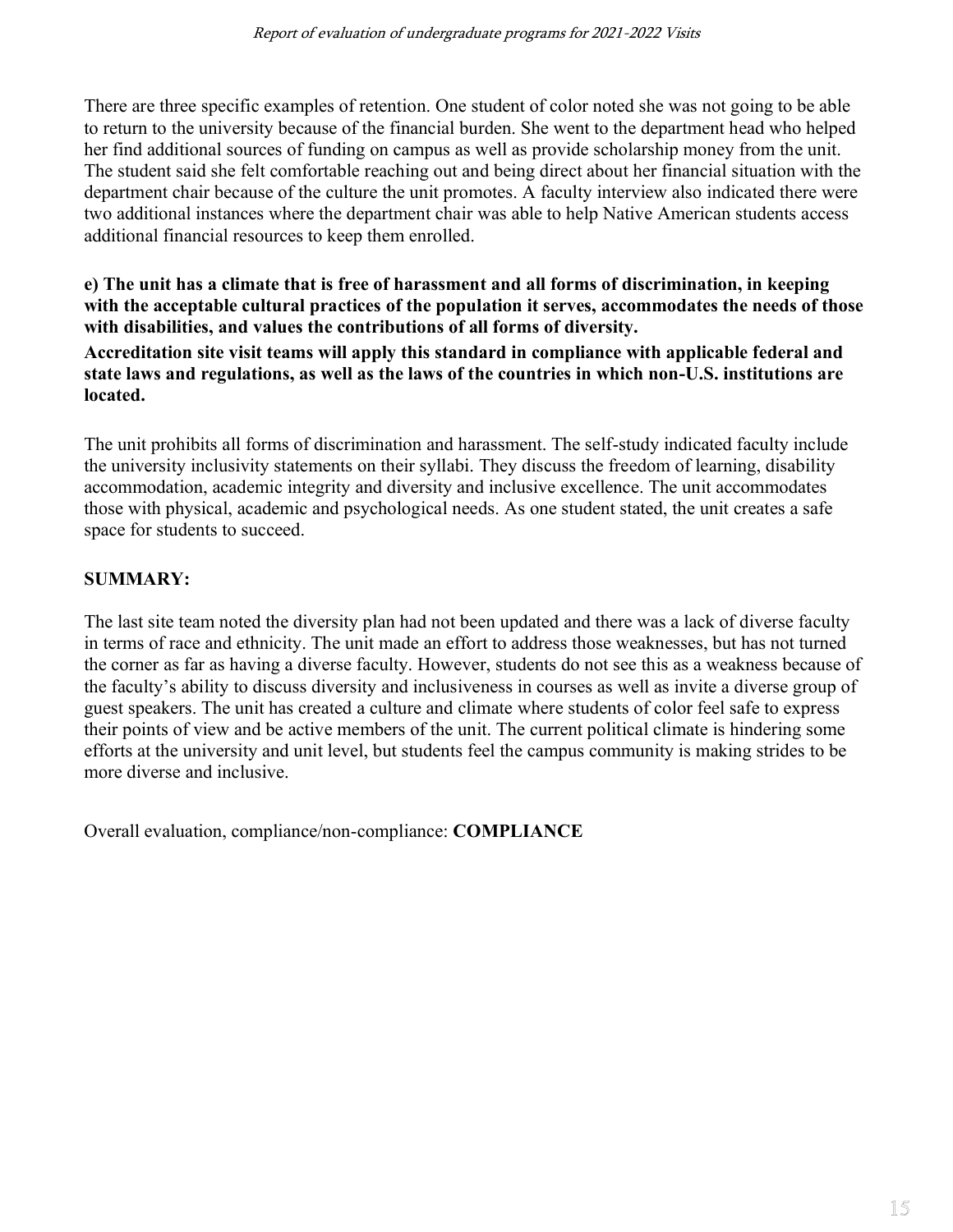# **Academic year: 2020 – 2021 Full-time faculty**

|                                        | % of total        |       | % of total     |         |
|----------------------------------------|-------------------|-------|----------------|---------|
| Group                                  | Female<br>faculty |       | <b>Male</b>    | faculty |
| Black/African American                 | $\theta$          | $0\%$ | $\overline{0}$ | $0\%$   |
| White                                  | 3                 | 37.5% | 5              | 62.5%   |
| American Indian/Alaskan Native         | $\mathbf{0}$      | $0\%$ | $\mathbf{0}$   | $0\%$   |
| Asian                                  | $\theta$          | $0\%$ | $\theta$       | $0\%$   |
| Hispanic/Latino (any race)             | $\mathbf{0}$      | $0\%$ | $\mathbf{0}$   | $0\%$   |
| Native Hawaiian/other Pacific Islander | $\theta$          | $0\%$ | $\theta$       | $0\%$   |
| Two or more races                      | $\mathbf{0}$      | $0\%$ | $\mathbf{0}$   | $0\%$   |
| Other                                  | $\theta$          | $0\%$ | $\overline{0}$ | $0\%$   |
| International (any race)               | $\theta$          | $0\%$ | $\theta$       | $0\%$   |

# **Academic year: 2020 – 2021 Part-time/adjunct Faculty\***

|                                        | % of total       |         | % of total   |         |
|----------------------------------------|------------------|---------|--------------|---------|
| Group                                  | Female           | faculty | <b>Male</b>  | faculty |
| Black/African American                 |                  | 25%     | $\mathbf{0}$ | $0\%$   |
| White                                  | 2                | 50%     |              | 25%     |
| American Indian/Alaskan Native         | $\theta$         | 0%      | $\theta$     | $0\%$   |
| Asian                                  | $\theta$         | $0\%$   | $\theta$     | $0\%$   |
| Hispanic/Latino (any race)             | $\boldsymbol{0}$ | $0\%$   | $\mathbf{0}$ | $0\%$   |
| Native Hawaiian/other Pacific Islander | $\theta$         | $0\%$   | $\theta$     | $0\%$   |
| Two or more races                      | $\mathbf{0}$     | 0%      | $\mathbf{0}$ | $0\%$   |
| Other                                  | $\mathbf{0}$     | $0\%$   | $\theta$     | $0\%$   |
| International (any race)               | $\boldsymbol{0}$ | 0%      | $\mathbf{0}$ | $0\%$   |

\*GTA numbers are included if they were the Instructor of Record for one or more courses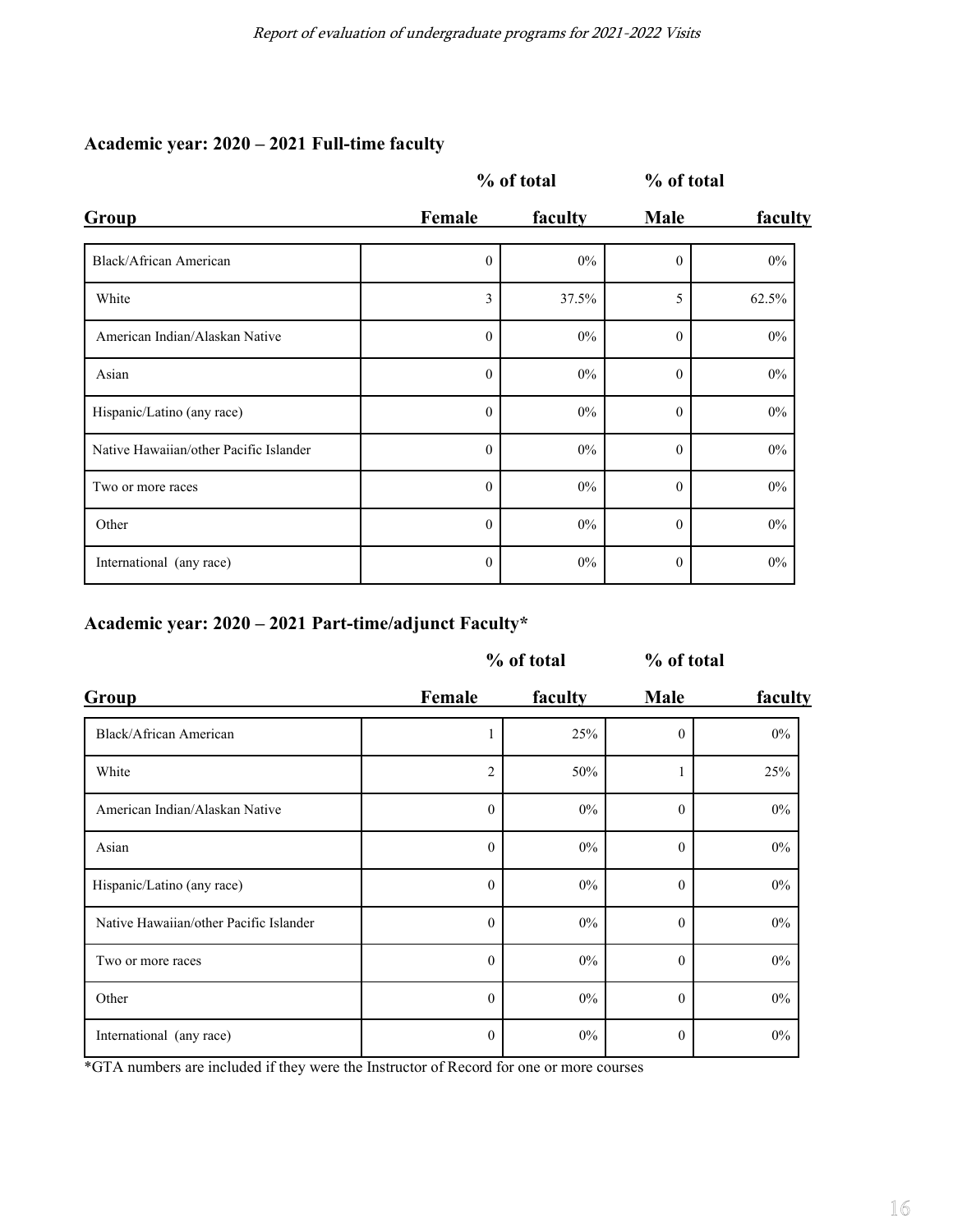# **PART II — Standard 4: Full-Time and Part-Time Faculty**

### **Unit performance with regard to indicators:**

### **a). The unit has written criteria for selecting and evaluating the performance of all full-time and part-time faculty and instructional staff**.

The university has detailed, written procedures describing the process for hiring. These procedures are also followed at the department level. There are procedures detailing the approval of the search, the appointment to the search committee and the development of the position description (including advertising and recruiting strategies). The college also has a detailed explanation of how campus interviews are conducted, how the final hiring decisions are made (at the chair's level, dean's level) and what should be included in the letter of appointment. The college also has detailed criteria and guidelines on how to hire adjunct and part-time faculty.

The university requires annual reviews of faculty performance. The department chair conducts the review of all unit faculty, and the dean of the College of Arts & Sciences reviews the department chair. The evaluations are used to determine salary increases for the following year. Adjunct faculty members are evaluated by students using the standard teaching evaluation.

#### **b). Full-time faculty have primary responsibility for teaching, research/creative activity and service.**

The unit had 8 full-time faculty in the fall of 2021. The unit has four assistant professors (one of which is chair), one full professor, two lecturers and one instructor. They had two adjunct faculty members during the spring of 2021, and three adjunct faculty in the fall of 2021. They have three female faculty members and five male faculty members.

The full-time faculty taught a majority of the courses and are responsible for the research/creative activity and service responsibilities of the unit. Those things are part of the yearly review.

During the 2018-2019, 2019-2020 and 2020-2021 academic years, all core and required courses were taught by full-time faculty. One adjunct and two graduate teaching assistants also taught sections of required courses utilizing the curriculum and activities employed in the other sections.

University tenure-track faculty devote 70 percent of time to teaching, 20 percent to research/creative activity and 10 percent to service. The work-load percentage can vary in consultation with the department chair and approval from the dean. For example one faculty member has a 2/2 workload because of work with the graduate program. The normal course load is 3/3 for tenure-track faculty or 4/4 for lecturers.

#### **c). Credentials of the unit's faculty represent a balance of professional and scholarly experience and expertise kept current through faculty development opportunities, relationships with professional and scholarly associations, and appropriate supplementation of part-time and visiting faculty.**

The unit's faculty bring a blend of professional and scholarly experience. Five faculty have PhDs, one faculty member has an ED.D., another an ED.S. and one has a B.A. All faculty bring years of industry experience and connections to the classroom.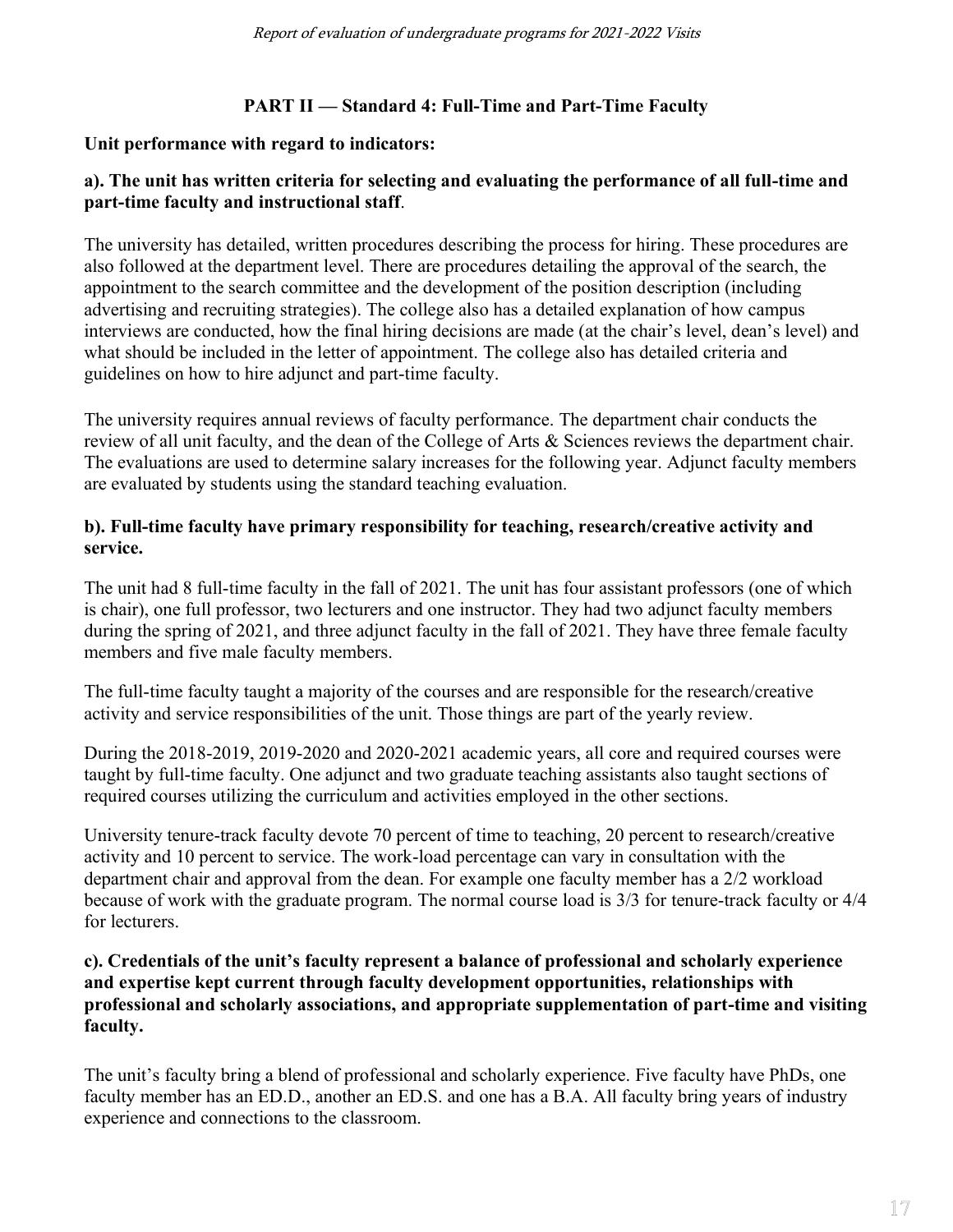The faculty are active members of local/regional organizations tied to the profession as well as national academic and professional associations such as: Broadcast Education Association, the Association for Education in Journalism and Mass Communication, the American Advertising Federation, the Midwest Broadcast Association, The Radio Television Digital News Association, College Media Association and South Dakota Advertising Federation.

The university has the Center for Teaching & Learning (CTL) to provide faculty custom programs to improve teaching. The center offers faculty professional development opportunities to improve their teaching. The center offers faculty training on how to create an environment for students that fosters inclusivity. The CTL offers classes and workshops to help with Word, Adobe Photoshop, building web pages and other technical support faculty might need.

Students noted the faculty were readily available for mentoring, advising and life advice. Faculty are quick to respond to student emails, passed on career and internship opportunities and created a fun climate in the unit.

#### **d). The unit regularly evaluates instruction, whether onsite or online, using multiple measures that include student input.**

The unit uses the IDEA student evaluation form. All faculty are evaluated each semester for the courses taught. The unit's faculty consistently score above average for the college. Teaching evaluations are used in determining the effectiveness of adjunct faculty members, as well as in promotion and tenure decisions. The IDEA evaluation provides quantitative and qualitative data.

# **e). The faculty has respect on campus for its university citizenship and the quality of education that the unit provides.**

Administrators and faculty on campus spoke positively about the unit's faculty members and students. They stated the faculty are involved in the university and the local community. They noted the service load the faculty carries is extensive. A number of campus representatives stated the students were the epitome of what a University of South Dakota student should be in their demeanor and professionalism when interacting with members of the university and local communities. They noted the students are always prepared when conducting interviews and are aware of the First Amendment principles when creating content for student media outlets or in their internships.

# **SUMMARY:**

One of the unit's strengths is the dedicated faculty. The full-time faculty are actively engaged in teaching, research and service. The unit's teaching means are regularly above the college means. They have been awarded five grants for curriculum development from the CTL center on campus. Faculty are active in professional organizations. The unit adheres to the 20-1 ratio in skills courses.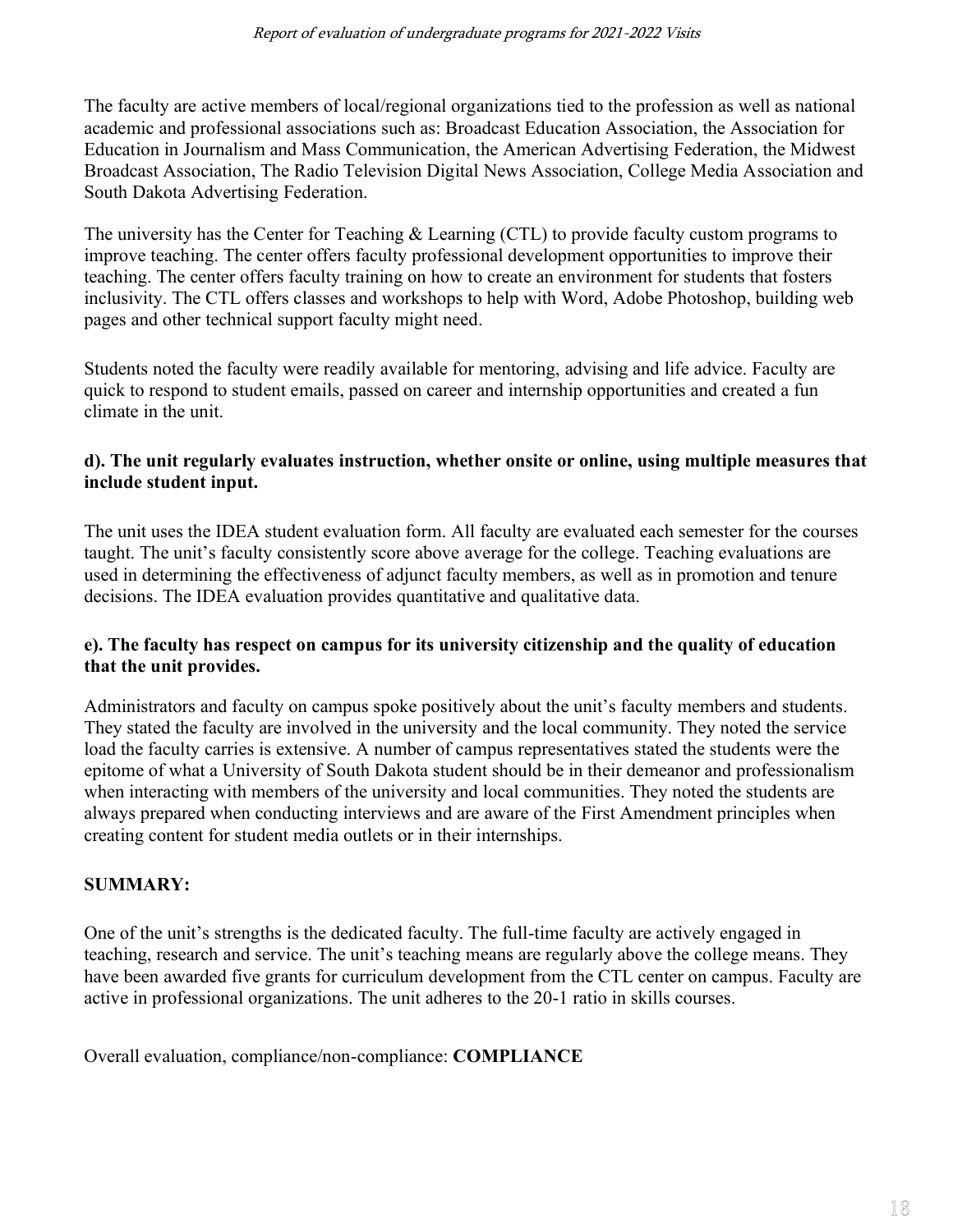# **PART II — Standard 5: Scholarship: Research, Creative and Professional Activity**

#### **Unit performance with regard to indicators:**

### **a). The unit requires, supports and rewards faculty research, creative activity and/or professional activity.**

The Department of Media & Journalism encourages and supports research, creative activity and professional engagement, recognizing that this work is represented in diverse forms. In addition to teaching a 3/2 load (this reflects a course release for advising student media), and service obligations, tenure-track faculty members are challenged to produce relevant research and creative work, and to mentor junior faculty. University and unit expectations are clear that the results of scholarly and creative work should first and foremost support superior teaching, but that the work should also serve a broader community and the profession.

Tenure-track faculty members feel supported. They believe they have the resources needed to pursue research in their areas of interest. Assistant professors receive \$1,000 per year in travel funds from a dedicated account within the unit. Faculty members also can apply for funds from the College of Arts & Sciences to support presentations. A media effects research lab is available for faculty use.

Full-time lecturers in the department generally teach a 4/4 load. They engage at varying levels and roles in service within the university and the profession, but do not have expectations for scholarship or creative activity. Professional development funding for non-tenure-track faculty is available through the USD Center for Teaching and Learning. Additional travel and professional engagement funds are provided for an advisor for The Volante, and limited funding to attend local and regional meetings of professional associations.

#### **b). The unit specifies expectations for research, creative activity and/or professional activity in criteria for hiring, promotion and tenure.**

The university and unit outline expectations and options for tenure-track faculty members to engage in scholarship, including traditional research, creative performances and productions, artistic expression and the study of teaching and learning. Numerous examples of relevant and appropriate scholarship and creative activities are provided in university documents.

#### **c). Evaluation criteria for promotion, tenure and merit recognition account for and acknowledge activities appropriate to faculty members' professional as well as scholarly specializations.**

The self-study notes that expectations for tenure-track faculty are substantial. The document lacks some clarity when defining the volume of work, and the type of review necessary for promotion. The Media  $\&$ Journalism Department does not prescribe numerical expectations for publications or creative work, relying instead on interpretation and evaluation of individuals' work consistent with national norms in the discipline. This approach is supported by a recent College of Arts & Sciences decision to accommodate discipline-based flexibility in the evaluation of scholarship.

**d). Faculty members communicate the results of research, creative and/or professional activity to other scholars, educators and practitioners through presentations, productions, exhibitions, workshops and publications appropriate to the activity and to the mission of the unit and institution.**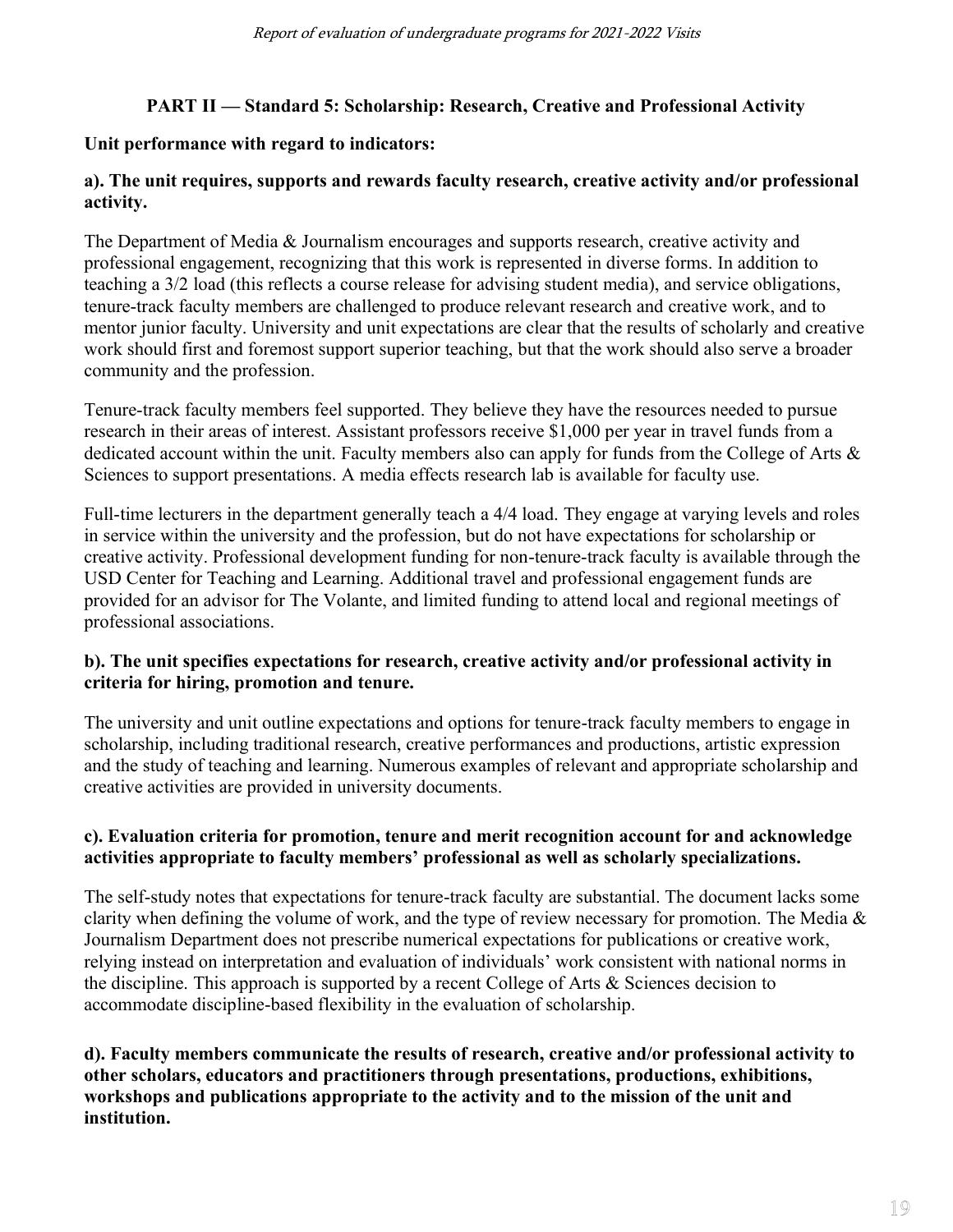A chart of faculty activities provides evidence of success in awards, grants and fellowships, as well as types of publications, presentations, conference papers and creative works. The bulk of research is reflected in refereed journal articles and refereed conference presentations. Several significant grants acquired by faculty help with these endeavors. Another chart in the appendices lists evidence that faculty members are active in a broad swath of professional and academic programs within academic, professional, community and campus organizations.

#### **e). The unit fosters a climate that supports intellectual curiosity, critical analysis and the expression of differing points of view.**

Faculty members indicate they are encouraged and supported to express their opinions and views. Their ideas regarding curriculum and departmental initiatives are respected, and monthly faculty meetings provide a venue for open discussion. The department, in general, presents an environment of cohesion and respect. All full-time faculty can participate in recommendations for new faculty hires.

# **SUMMARY:**

Academic and creative scholarship in the professorial track is expected and supported through (limited) travel funding and reasonable teaching expectations. A media effects research lab is available for faculty use. All faculty are involved in campus, community and regional presentations and activities, with more limited engagement at the national level. Success in garnering several large grants indicates that faculty are encouraged to seek outside support, and regardless of rank, all faculty members have a voice in department decisions.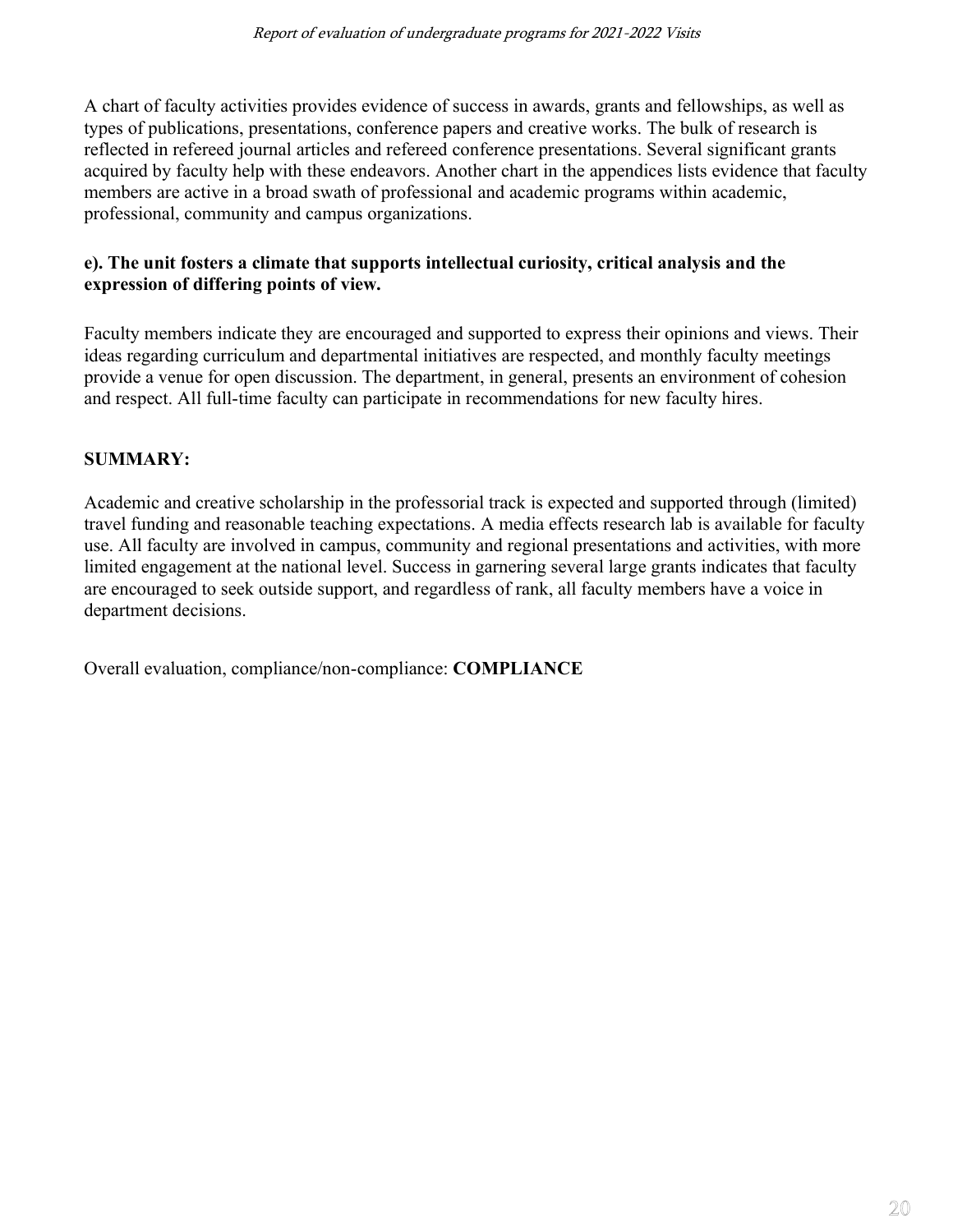| Scholarship, Research, Creative<br>and Professional Activities | <b>Total</b><br>from<br>Unit* | <b>Individuals</b>               |                                              |                                               |                                               |               |
|----------------------------------------------------------------|-------------------------------|----------------------------------|----------------------------------------------|-----------------------------------------------|-----------------------------------------------|---------------|
|                                                                |                               | Full<br><b>Professors</b><br>(1) | <b>Associate</b><br><b>Professors</b><br>(1) | <b>Assistant</b><br><b>Professors</b><br>(5)  | Other<br>Faculty**                            | <b>Totals</b> |
|                                                                |                               |                                  |                                              |                                               | (4)                                           | (11)          |
| Awards and Honors                                              | 7                             | 3                                |                                              | $\overline{\mathbf{4}}$                       |                                               |               |
| <b>Grants Received Internal</b>                                | 14                            | $\overline{4}$                   | $\mathbf{1}$                                 | 9                                             |                                               |               |
| <b>Grants Received External</b>                                | $\overline{c}$                |                                  |                                              | $\overline{c}$                                |                                               |               |
| Scholarly Books, Sole- or Co-authored                          | $\boldsymbol{0}$              |                                  |                                              |                                               |                                               |               |
| Textbooks, Sole- or Co-authored                                | $\boldsymbol{0}$              |                                  |                                              |                                               |                                               |               |
| <b>Books Edited</b>                                            | $\boldsymbol{0}$              |                                  |                                              |                                               |                                               |               |
| <b>Book Chapters</b>                                           | $\mathbf{1}$                  | $\mathbf{1}$                     |                                              |                                               |                                               |               |
| Monographs                                                     | $\boldsymbol{0}$              |                                  |                                              |                                               |                                               |               |
| Articles in Refereed Journals                                  | 23                            | 12                               | $\overline{c}$                               | 9                                             |                                               |               |
| Refereed Conference Papers                                     | 22                            | 14                               | $\mathbf{1}$                                 | $\overline{7}$                                |                                               |               |
| Invited Academic Papers                                        | $\tau$                        | 6                                | $\mathbf{1}$                                 |                                               |                                               |               |
| Encyclopedia Entries                                           | $\overline{c}$                | $\overline{c}$                   |                                              |                                               |                                               |               |
| <b>Book Reviews</b>                                            | $\mathbf{1}$                  |                                  | $\mathbf{1}$                                 |                                               |                                               |               |
| Articles in Non-refereed Publications                          | 3                             | 3                                |                                              |                                               |                                               |               |
| Juried Creative Works                                          | $\mathbf{0}$                  |                                  |                                              |                                               |                                               |               |
| Non-juried Creative Works                                      | $\mathbf{1}$                  |                                  |                                              |                                               | 1                                             |               |
| Other (please specify)                                         | $\overline{7}$                |                                  |                                              | 2 Course<br>Design<br>fellowships<br>from CTL | 4 Course<br>Design<br>fellowships<br>from CTL |               |
|                                                                |                               |                                  |                                              | 1 Open<br>Textbook<br>fellowship              |                                               |               |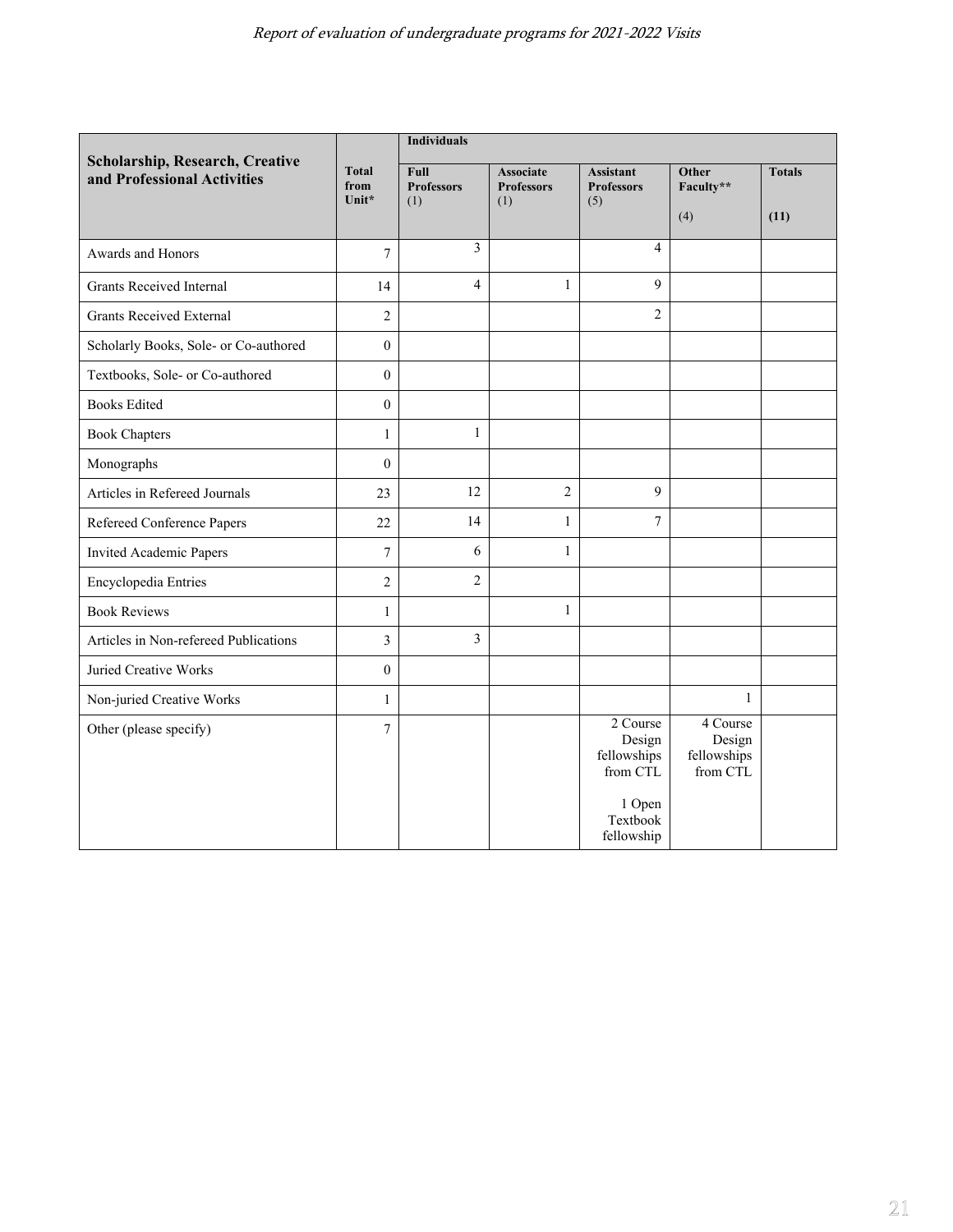#### **PART II — Standard 6: Student Services**

#### **Unit performance with regard to indicators:**

### **a). Faculty and/or professional advising staff ensure that students are aware of unit and institutional requirements for graduation and receive career and academic advising.**

Students and faculty members believe that advising is a strength of the unit. Information about requirements is prominent on the unit's website, and prospective students get program information on their first visit to campus. A First-Year Experience Plan includes a one-credit MCOM 101 class that introduces students to programs, careers, resumes and portfolios. Enrolled students can access resources on the unit's website, and in the university's proprietary advising portal. An advisor from the Academic Career Planning Center mentors students through 45 credits and helps to create a multi-year plan with a 'plan B' safety option, then faculty members take over. Students must meet with advisors before they can register for classes. Some advisors still rely on traditional, written advising records, but the university promotes the DegreeWorks online advising tool for both student and faculty use, and provides instructional videos on how to use the tool.

#### **b). Faculty are available and accessible to students.**

Students uniformly report that advisors are available, caring and attentive, helping them to understand program options, select courses and assist with on-time graduation. Students also appreciate faculty help with practicum opportunities, student media mentorship, and as sources of information about practicum, internship and job opportunities.

#### **c). The unit keeps students informed about the activities, requirements and policies of the unit.**

Members of the unit share communication duties and sometimes use student assistants to create announcements via flyers, billboard postings, social media, email, a website and calendar notifications to keep students up to date on activities. Faculty members regularly provide information in class about opportunities, deadlines, and requirements, and the location of courses and faculty in the Neuharth Center is important for social connections and information transfer.

#### **d). The unit and the institution provide students with extra-curricular activities and opportunities that are relevant to the curriculum and develop their professional as well as intellectual abilities and interests.**

Eight media organizations provide student opportunities in: advertising, campaigns, television, radio, newspaper, and online news, leadership, entertainment, weather and sports marketing. Students can earn stipends for leadership positions in these media. Practicum credit is available for student media activities, and internship credit is provided for positions across campus, the community and region. Faculty members often serve as intermediaries to help organizations find students with appropriate interests, and vice versa. Email and social media also are utilized to inform students of opportunities. Paid internships are preferred, and the South Dakota Broadcast Association provides cash stipends for students who land appropriate positions. The internship and career fair builds important relationships and creates opportunities for students.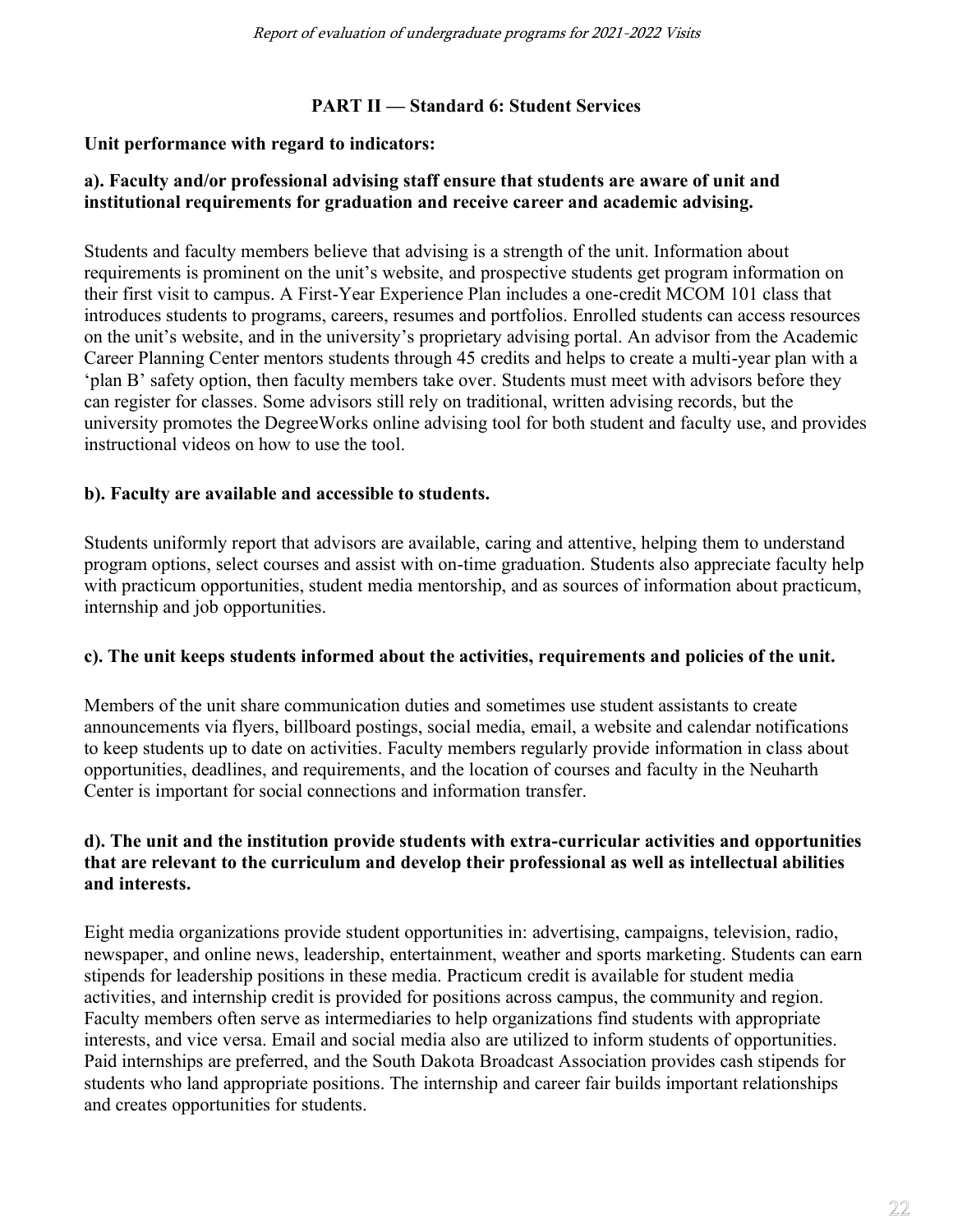### **e). The accredited unit must gather, maintain and analyze enrollment, retention, graduation rates and other aggregate information for improving student services and reducing barriers to student success. The unit annually publishes retention and graduation information on its website.**

The unit relies on the university to gather, maintain and post information about enrollment, retention and graduation, and that date is published annually on the unit's website. The unit relies on this data to inform its student success rates, and relies on the senior exit survey to track student placement numbers.

# **SUMMARY:**

Significant opportunities exist for students to be involved and successful during their time in the Department of Media & Journalism. Advising starts early and continues through a senior year, and students have the opportunity to stay in touch with faculty. Scholarships and stipends are provided for 58 students at the time of this writing. This appears to be a good level of per-capita student support.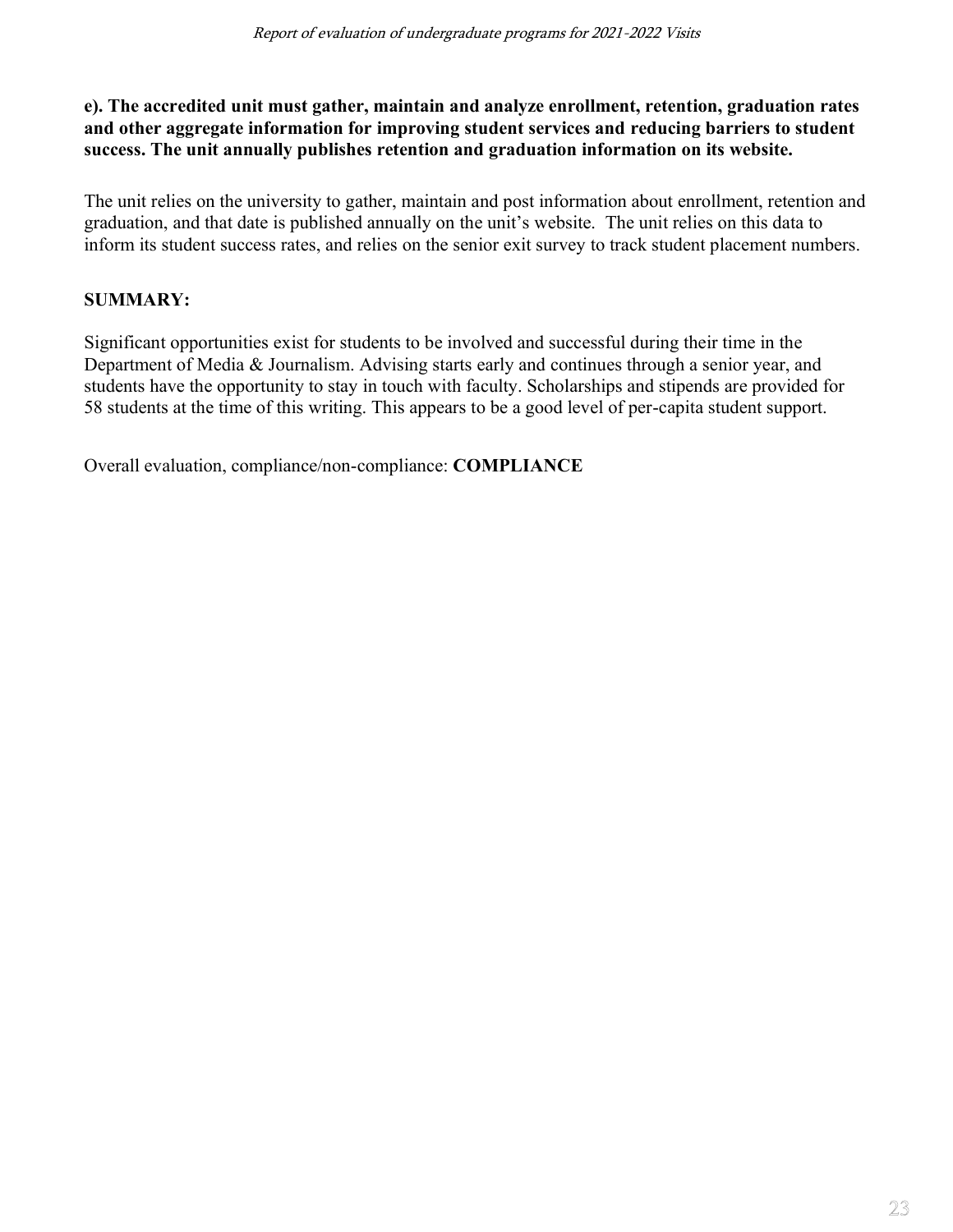#### **PART II — Standard 7: Resources, Facilities and Equipment**

#### **Unit performance with regard to indicators:**

#### **a). The unit has a detailed annual budget for the allocation of its resources that is related to its long-range, strategic plan.**

The College of Arts & Sciences controls the department's budget with allocations determined by the dean under a Responsibility Centered Management (RCM) fiscal model. The allocation of funding to the Department of Media & Journalism follows the RCM model. The chair and faculty report the university and college provide adequate funding that aligns fairly with funding allocations for other units. Due to a change in the RCM model, the college and department both received increased funding in the last year.

The department controls three small development funds and receives support from the campus General Activities Fund for the student media needs. The GAF provides annual funding opportunities for needs up to about \$10,000, which department members report is enough for small items, but not enough for major purchases. Those are handled as emergency funding. A student lab fee that helped support the department ended when the university revised the funding structure with a greater focus on STEM fields. The dean reported that change brought more funding into the college budget which has benefited the department.

The total annual Department of Media & Journalism budget over the last three years has increased from \$831,540.22 in 2018-19 to 956,307.17 in 2020-21. The RCM model was reworked in 2019 and the college benefited from the change. The department also benefited because their student numbers were up at that time.

The 2014-15 Site Team noted faculty and student concerns with the replacement of two aging computer labs. Those labs and two editing suites were replaced in June 2021 at a cost of \$30,000. The faculty, staff and students report they have the computers they need to accomplish their work, with one exception. The labs have new computers. New faculty typically get new computers with upgrades when needed. That is either through a "trickle-down" process of newer computers when someone leaves or replacement at end of life, which is typically around five years. Efforts are made to support the technology available. Faculty, staff and students reported good support from the broadcast technician across technology.

#### **b). The resources that the institution provides are adequate to achieve the unit's mission. The resources are fair in relation to those provided by other units.**

The department's budget is managed by the College of Arts & Sciences. Allocations are determined through a RCM fiscal process that allocates funding based on revenues and state allocations tied to student enrollment, retention, and graduation rates. RCM models tend to favor units with large classes and low skills/lab course numbers. The department is a higher cost unit in the college due to the number of small skills courses and few large lecture courses. According to the dean and the chair, the department receives a little more than its fair share of funding under the model.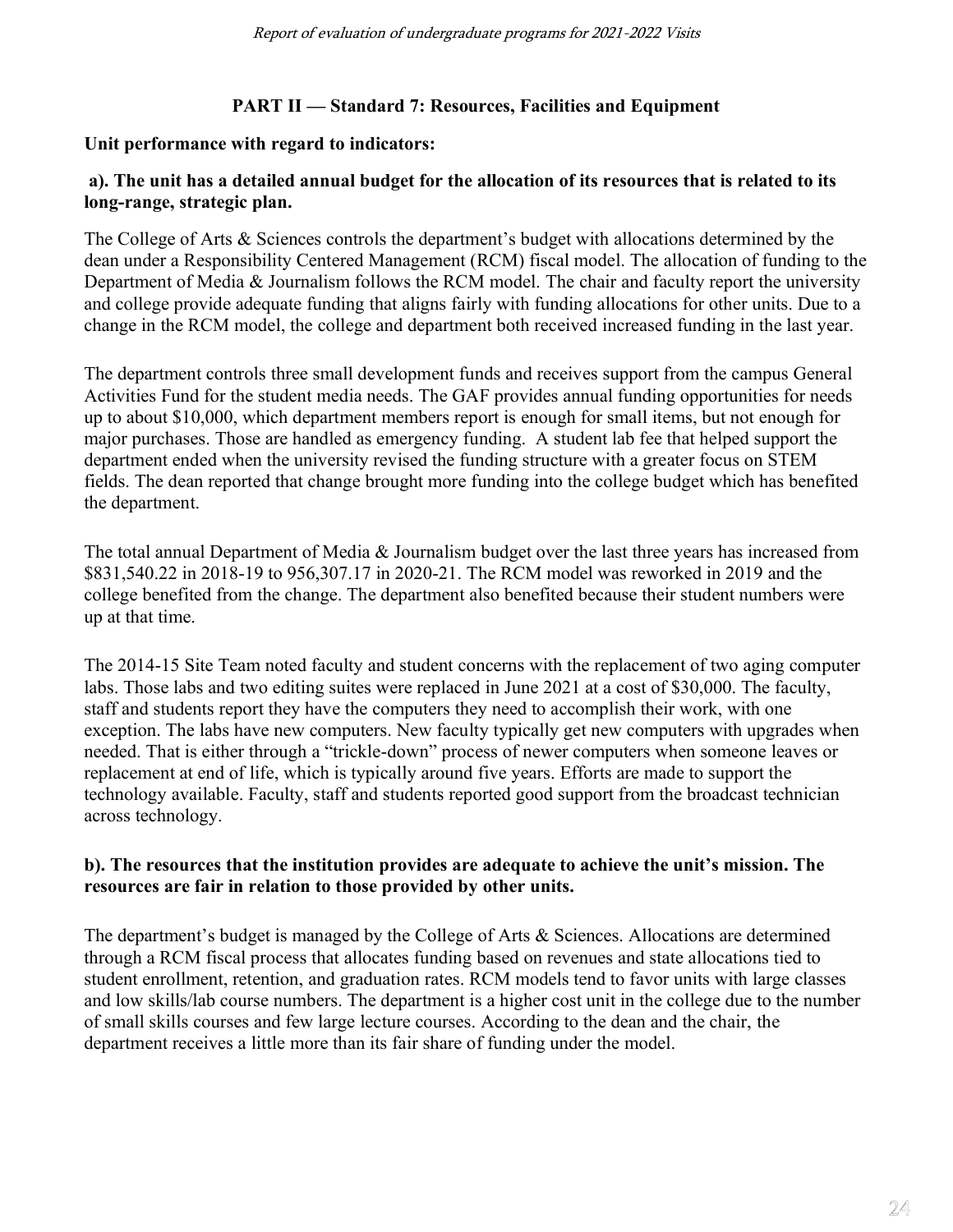#### **c). The facilities of the unit enable and promote effective scholarship, teaching and learning.**

The department is located in a historic building on campus that was renovated in 2003 by the Freedom Forum Foundation to honor Al Neuharth. While the chair noted updates to spaces in the building were delayed due to Covid-19, the facilities are aesthetically pleasing, open to faculty and student work and interactions, and well maintained. The common areas in the building are bright and nicely decorated, giving the appearance of a welcoming, professional space. The classrooms are updated and equipped with modern computers, projectors and microphones. The microphones were recently added to improve hybrid course audio for students online.

The student media spaces include The Volante campus newspaper (independent, but partially supported by the department), KAOR-FM and cable station KYOT-TV. All are well kept and have appropriate workspace and equipment to accomplish the goals of each unit. In walking through these spaces with the chair, it was clear that both students and faculty care about the spaces and the work. They clearly know and engage the students. Students reported that the spaces worked well and that they felt well-supported to accomplish their work in these spaces.

The department reports no pressing needs for resources, facilities or equipment to achieve their mission.

### **d). The institution and the unit provide faculty and students with equipment or access to equipment to support its curriculum and the research, creative and professional activities of the faculty**.

The department works to make it easy for students to access equipment and workspaces. They have installed card access to allow 24/7 access for students and faculty. The broadcast equipment and spaces have the appropriate equipment to accomplish the work. Students noted that after-hours access was difficult, but that they know each other and find ways to share information. There are impressive spaces for student and professional activities that include full operations to broadcast live events or meetings built into the space. The director reported that when USD graduate Tom Brokaw comes to give a speech, they broadcast it widely from their large multi-purpose conference space. This is also true of other significant visitors to the department. The same is true of student government meetings held in the same space.

#### **e). The institution and the unit provide sufficient library and information resources to support faculty and student research and professional development.**

The department has access to library and information resources through the main library on campus. They have a librarian assigned to assist with acquisition of books and materials. He reports a flat budget for purchases overall and a small budget for purchases specific to the discipline. He regularly requests input from faculty on books or journals needed to complete their work. He also reported that the budget for the Department of Media & Journalism is higher than other similar departments. The university has embedded an information literacy program into the general education courses, ensuring that all students develop basic research skills. Most of the resources are available online. Interlibrary Loan typically takes two to three days and significantly expands the resources available.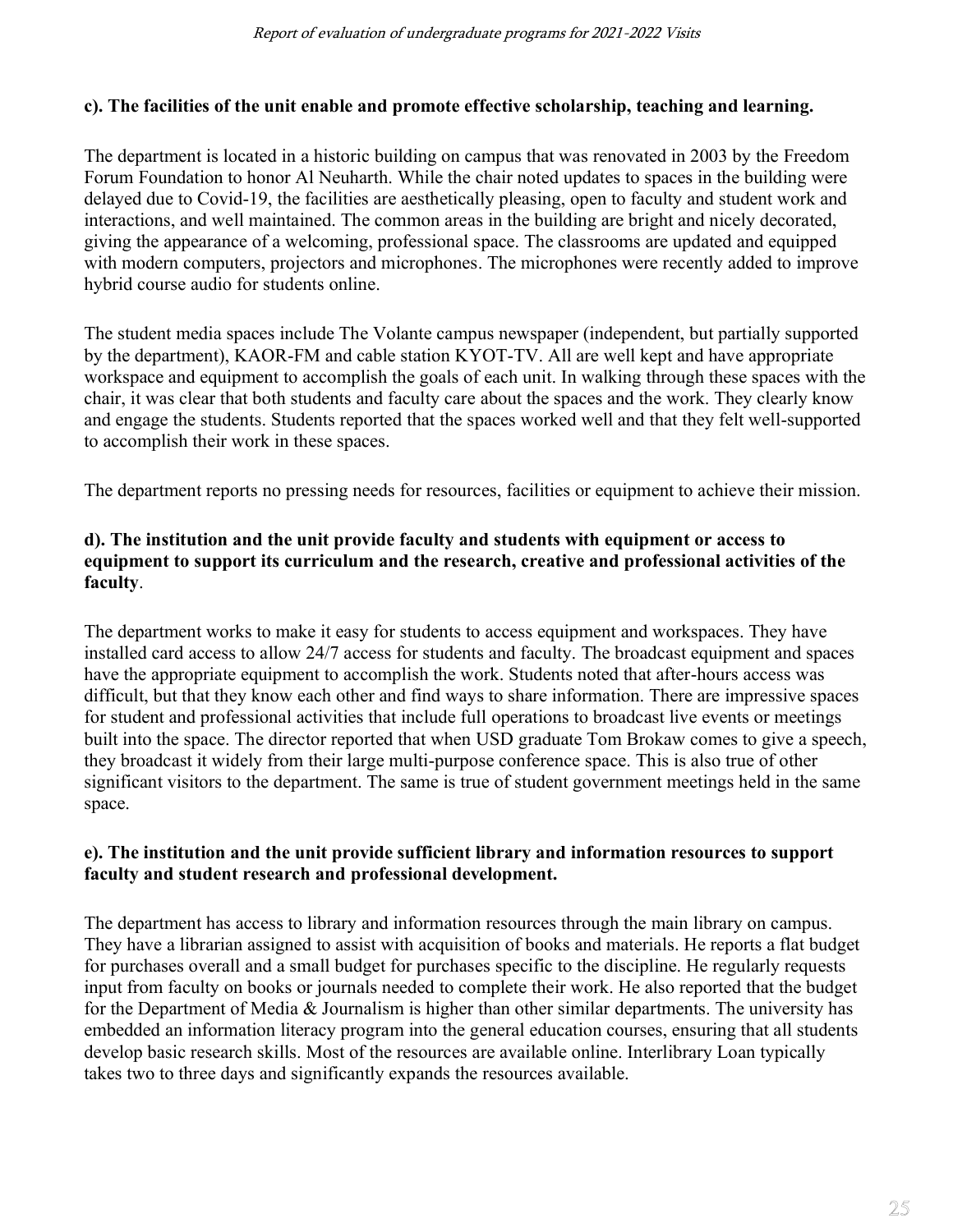#### **SUMMARY:**

The Department of Media & Journalism is housed in the Al Neuharth Center. The facility is modern and well kept. The resources within the building support faculty offices, administration, classrooms, student media and conference spaces. Equipment is up-to-date and well maintained by the broadcast technician on staff. The College of Arts & Sciences supplies the budget for the unit, which is slightly better than peers on campus. The interim dean is supportive of the unit and understands the resource needs. The computer issues noted in the last site team report are no longer an issue. The department reports no unmet needs for equipment or facilities within the normal budget constraints of the campus RCM system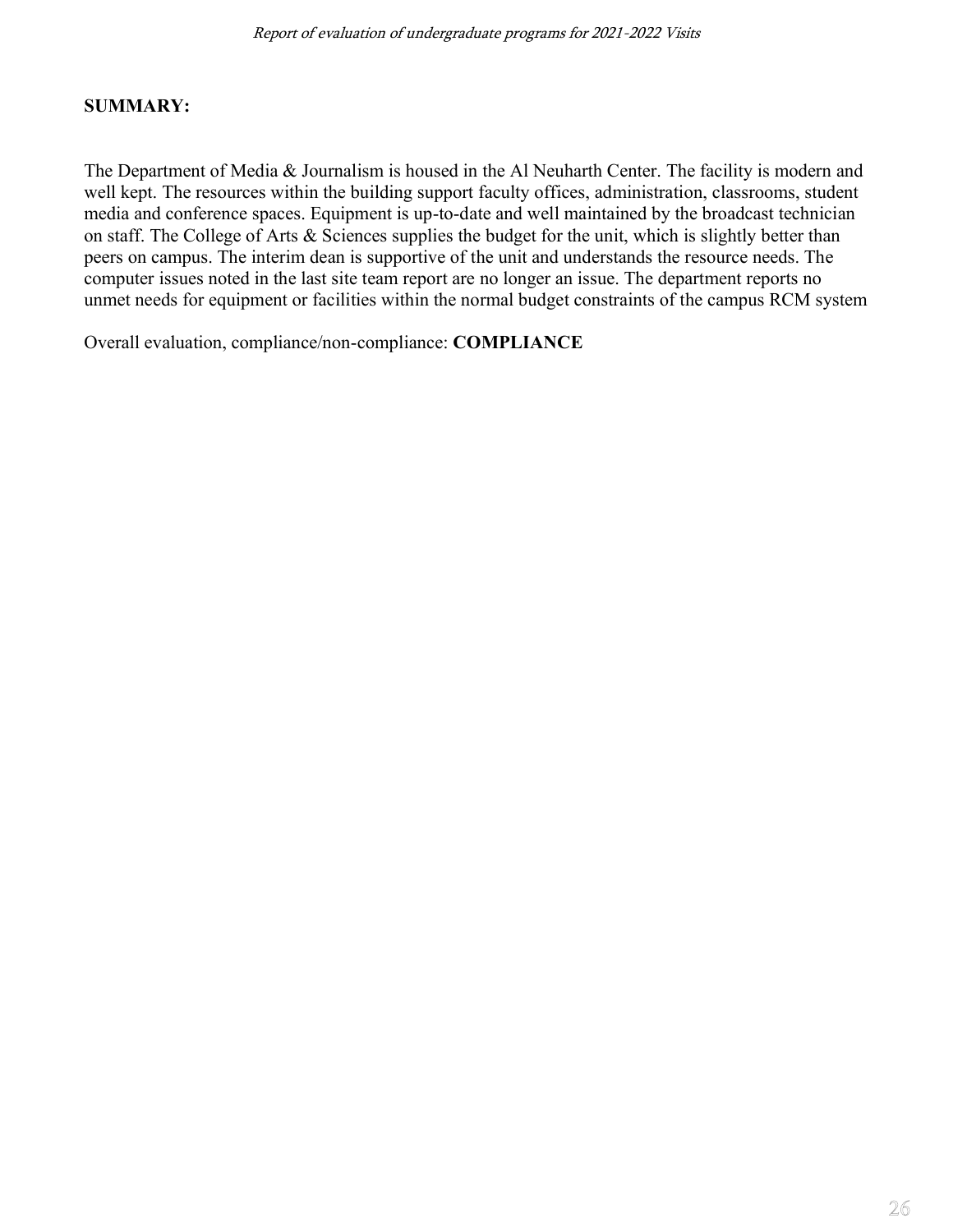### **PART II — Standard 8: Professional and Public Service**

#### **Unit performance with regard to indicators:**

#### **a). The unit consults and communicates regularly with its alumni and is actively engaged with alumni, professionals and professional associations to keep curriculum and teaching, whether onsite or online, current and to promote the exchange of ideas.**

The unit has an alumni advisory board of 11 members, but invites additional alumni back as guest speakers, and relies on alumni to provide jobs and internships. Under normal, non-pandemic conditions the unit communicates to alumni and others with a regular newsletter that involves both faculty and students. The most recent alumni-focused publication is The South Dakotan from the College of Arts & Sciences. It is a polished magazine that includes stories and photos by or about students, faculty, and alumni, including those from Media & Journalism.

#### **b). The unit provides leadership in the development of high standards of professional practice through such activities as offering continuing education, promoting professional ethics, evaluating professional performance, and addressing communication issues of public consequence and concern.**

Faculty members are active as judges in competitions, sponsorship of campus seminars, speakers for professional and academic media organizations, and involvement with groups such as the Osher Lifelong Learning Institute. They also are involved in scholastic journalism talks and events. Recent speakers included a Pulitzer Prize winner, and a nationally-famous sports announcer, both of whom addressed current topics of national concern related to diversity, inclusion and justice. Faculty also work to get students involved in professional activities through journalistic endeavors of The Volante, sports marketing for USD athletics, advertising competitions through the Coyote Competition and communications work with other campus programs.

#### **c). The unit contributes to the improvement of journalism and mass communication as academic disciplines by supporting the faculty's involvement in academic associations and related activities.**

The unit is supportive of faculty involvement with organizations related to fields which may provide career opportunities for students. A listing of professional activities by faculty indicates they are active across a wide range of professions, including, but not limited to groups related to advertising, broadcasting, public relations, journalism, scholastic advising and business.

#### **d). The unit contributes to its communities through unit-based service projects and events, service learning of its students and civic engagement of its faculty.**

Faculty served as judges, reviewers, advisory board members, moderators, editors and on-air talent for pledge drives within the profession and the community. These activities demonstrate a broad swath of engagement outside of the department and university.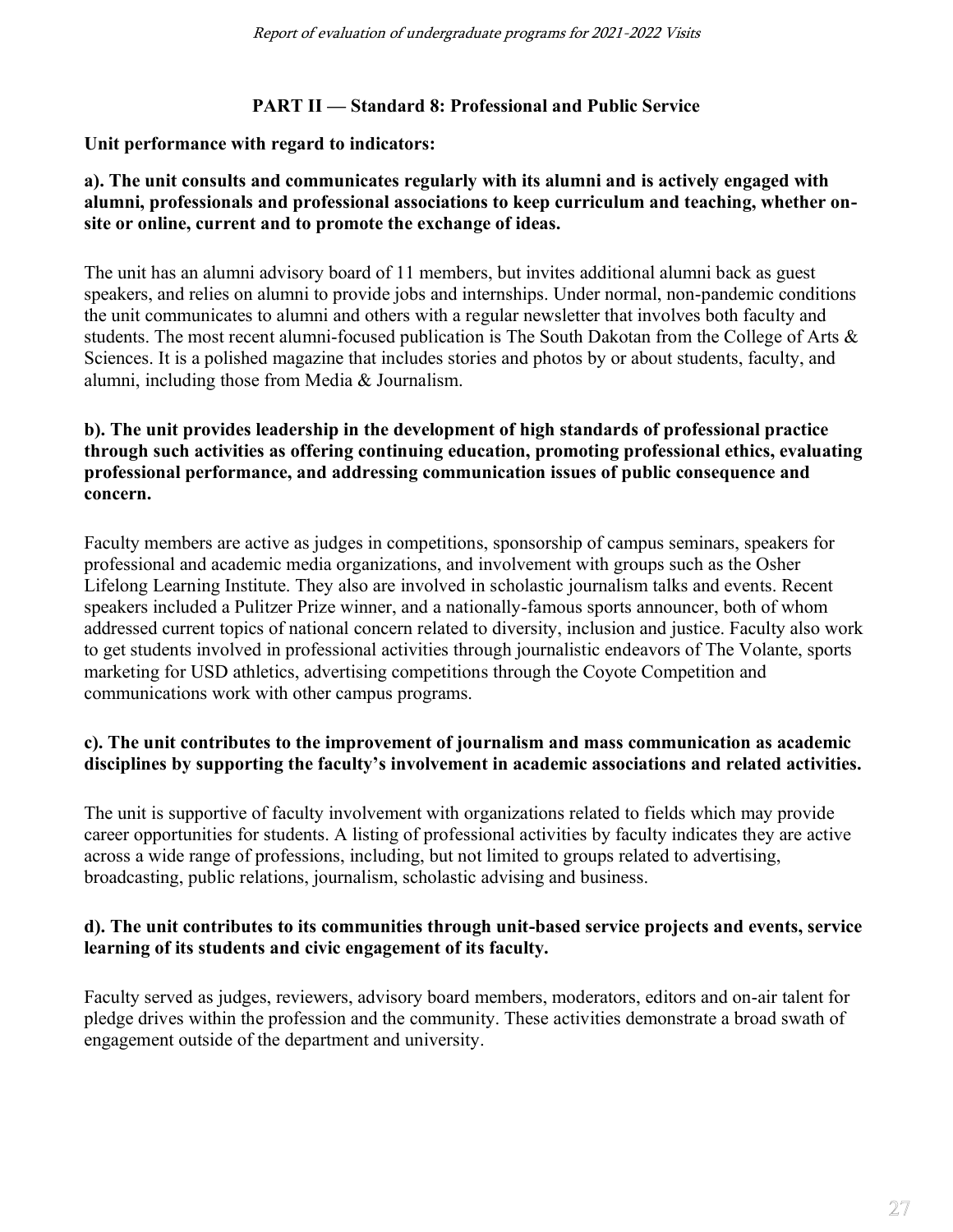### **e). The unit supports scholastic journalism through such activities as faculty workshops, visiting lectures and critiques of student work.**

The department is active with scholastic journalism efforts. This includes regular contact with high school journalist advisers, recruitment visits with students on campus, and guest speaking engagements about media careers in high schools. Faculty also invite high school students (and complete classes) to the department, observing classrooms and student media activities. Faculty also serve as judges for high school journalism competitions, and in 2019, USD helped to plan, and hosted the South Dakota High School Press Association Convention.

# **SUMMARY:**

The department has active, productive relationships with alumni, with significant outreach across campus and the community. Faculty members lend their expertise when necessary to professional organizations, actively work to recruit students and participate in activities that reflect the strong reputation of the department.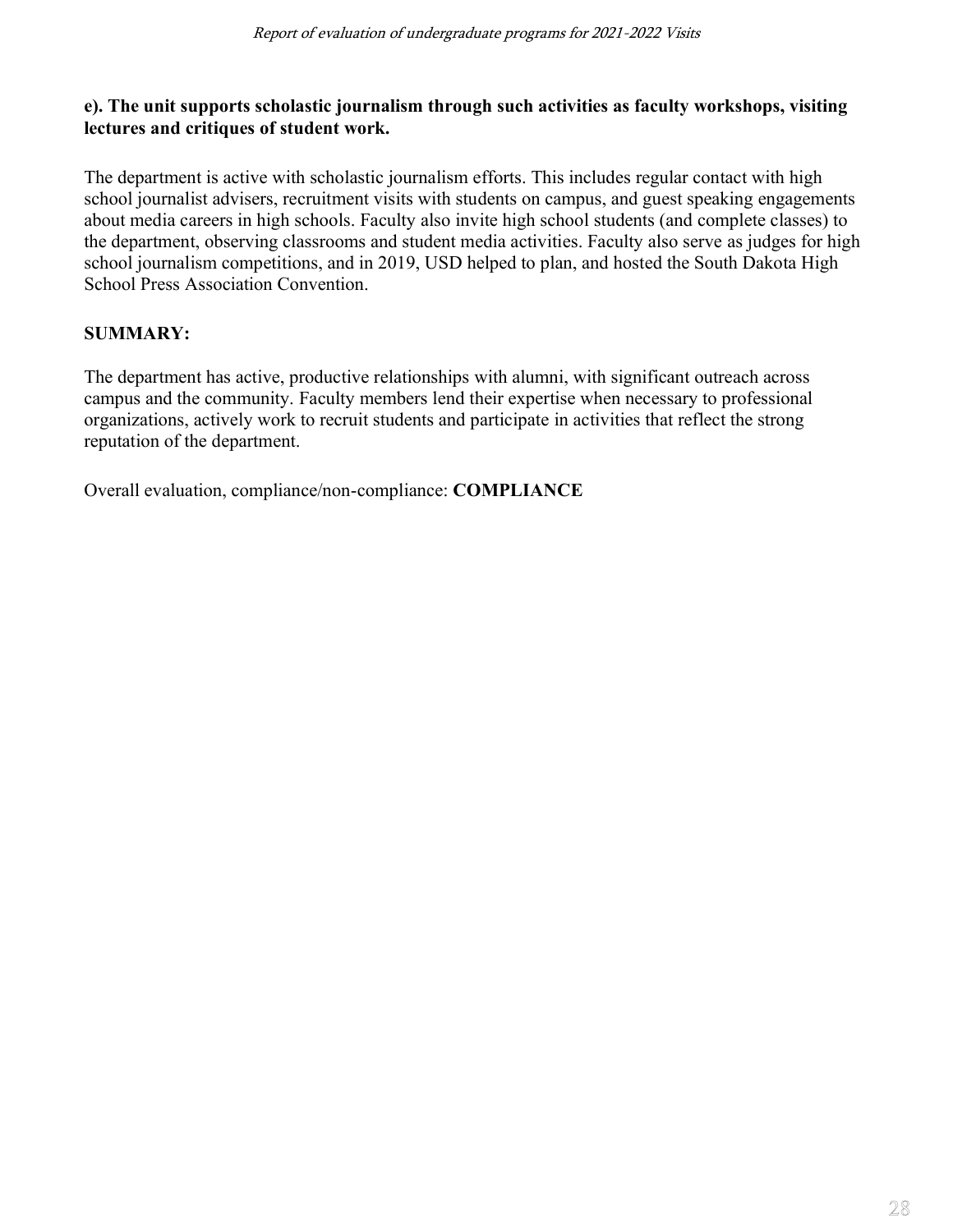# **PART II — Standard 9: Assessment of Learning Outcomes**

### **Unit performance with regard to indicators:**

*The Accrediting Committee and Council seek site-team reports on assessment that are appropriately detailed for a judgment on compliance that is informed, fair and consistent from one team to another. Please respond to each of these questions in your report on indicators (a), (b) and (c):*

#### **a). The unit defines the goals for learning that students must achieve, including the "Professional Values and Competencies" of the Council.**

• Who is in charge of the assessment program (e.g., administrator, sequence coordinator or faculty committee)?

The assessment process is managed by the department chair and involves most faculty. One professor actively works with the chair to administer the assessment program across the department.

• How has the unit verified that core and required courses cover all 12 of ACEJMC's professional values and competencies?

The department focuses on the ACEJMC 12 professional values and competencies, as well as eight university level learning goals, which incorporate campus and department values. This structure makes it a little difficult to see the ACEJMC 12 in the self-study and in syllabi. Posters displaying the ACEJMC 12 hang in the classrooms and many of the values are prominently displayed throughout the building. This is likely a result of the Freedom Forum having an office here for years. The campus structure for syllabi does not create a good place for presenting these values. The chair provided a chart that indicates which ACEJMC 12 competencies were covered in each core course. The chart indicates strong cross class coverage of the competencies and values and matches the reports from both faculty and students. Students reported that they were aware of the ACEJMC 12 and that those values were discussed in many of their courses. It would be helpful if the department made the ACEJMC professional values and competencies easier to see in their department documents.

• How has the unit ensured that the syllabuses for these courses state learning outcomes that address the values and competencies appropriate for each course?

Most core courses include the ACEJMC professional values and competencies. A good deal of sensitivities exist around topics of diversity and freedom of expression in the state and on campus. Faculty are aware of the political climate and are careful in their construction of messages around these topics. Even with these sensitivities, students reported class discussions and activities covering all 12 ACEJMC values and competencies.

#### **b). The unit has a written assessment plan that uses multiple direct and indirect measures to assess student learning.**

• What direct measures of assessment does the unit use, where in the curriculum and when?

The department has a written assessment plan with four direct measures (portfolio review, ethical climate survey, grammar exam and internship reports). These are found primarily in the upper level courses. The grammar tests are conducted every semester in a pre-test/post-test format to gauge growth and recurring issues. The portfolio reviews are conducted each spring for the major specializations. The ethical climate survey is conducted in the fall and spring semesters in the media law and ethics courses. The internship reports are conducted each semester, including summer.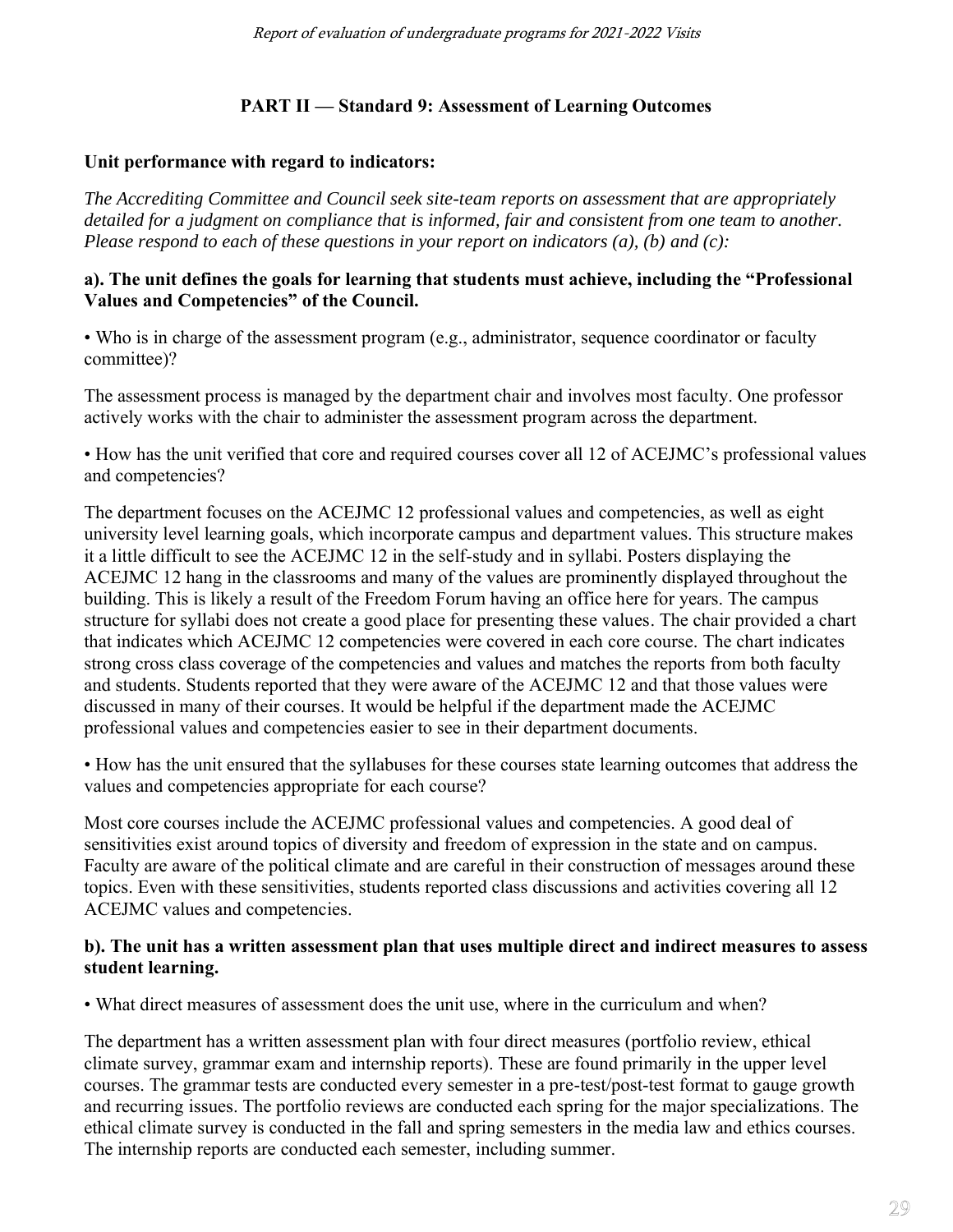• What indirect measures does it use, where and when?

The department has three indirect measures (exit survey, employer survey and internship/career fair employer survey). The exit survey is conducted every semester, including summer and targets graduating students. The employer survey is conducted once every three years. The chair reports good participation as a result of being respectful of not overburdening the professionals who hire their graduates. The internship/career fair survey is conducted at the end of the fall fair. No fair was offered in 2020 due to the pandemic.

• Are these measures effective for assessing ACEJMC's professional values and competencies?

The direct and indirect measures are effective in assessing the ACEJMC professional values and competencies. The measures more than cover each of the 12 areas.

#### **c). The unit collects and reports data from its assessment activities and applies the data to improve curriculum and instruction.**

• How does the unit collect and analyze the findings and identify unsatisfactory learning of specific values and competencies?

It is a small department where the chair and one faculty member handle the collection and analysis of the data. The entire faculty is involved in decisions on how to respond to the data.

• What specific values and competencies had graduating classes not mastered satisfactorily?

The two areas of concern for the faculty were writing and presentation of images and information.

• How does the unit decide how to address these areas of concern and what actions did it take to do so?

The issue with writing was that the students did not continue to progress in development of their writing skills in the upper level courses. The portfolio reviews surfaced issues with the quality of portfolios that were cause for embarrassment for the department. The faculty changed the expectations, moved the competencies into courses with greater oversight. In both cases, the quality improved.

• How does the unit evaluate whether its actions overcame the weaknesses in student learning and what were the results?

The department saw immediate anecdotal results from the changes and continues to assess these competencies.

• Was the program of data analysis and action effective for identifying and overcoming unsatisfactory student learning?

The data and action was effective in improving student competencies in the areas of concern.

#### **d). The unit maintains contact with the alumni to assess these experiences in the professions and to provide suggestions for improving curriculum and instruction.**

The department maintains regular contact with alumni through outreach and an annual newsletter. The alumni database is maintained by the USD Alumni Association, which is managed by the USD Foundation. The database was updated in August 2021. The newsletter was paused in 2020 due to the pandemic. The connection to alumni is at the basis of involving alumni in the assessment process. The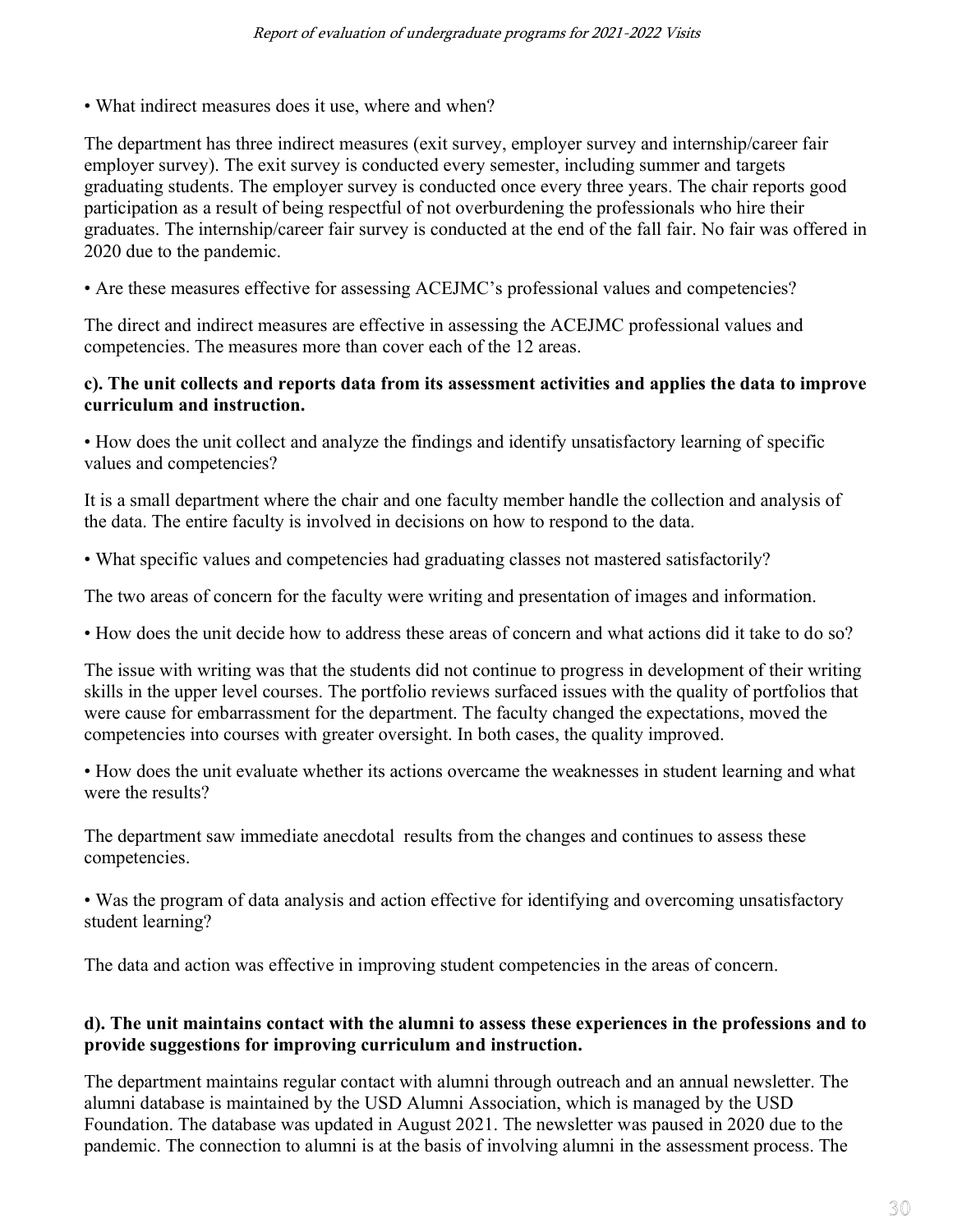professionals and alumni we met with affirmed their involvement in the assessment process. They also noted that there are informal opportunities to provide feedback to the chair and the faculty.

#### **e). The unit includes members of journalism and mass communication professions in its assessment process.**

The department reports significant interaction with professionals in the field as part of its assessment process. This is particularly evident in the portfolio review, internship report, employer survey and career fair survey. The department has significantly increased its use of professionals since the last site team visit.

# **SUMMARY:**

The department has significantly improved its assessment of learning outcomes since the last site team visit and subsequent revisit. It aligns goals with the ACEJMC Professional Values and Competencies, though these could be better stated in syllabi. The department follows a regular timeline for assessment that probably is more aggressive than is needed. This is likely the result of the issue in the last reaccreditation process. The department does a good job of maintaining contact and building relationships with alumni and professionals who are also involved in the assessment process.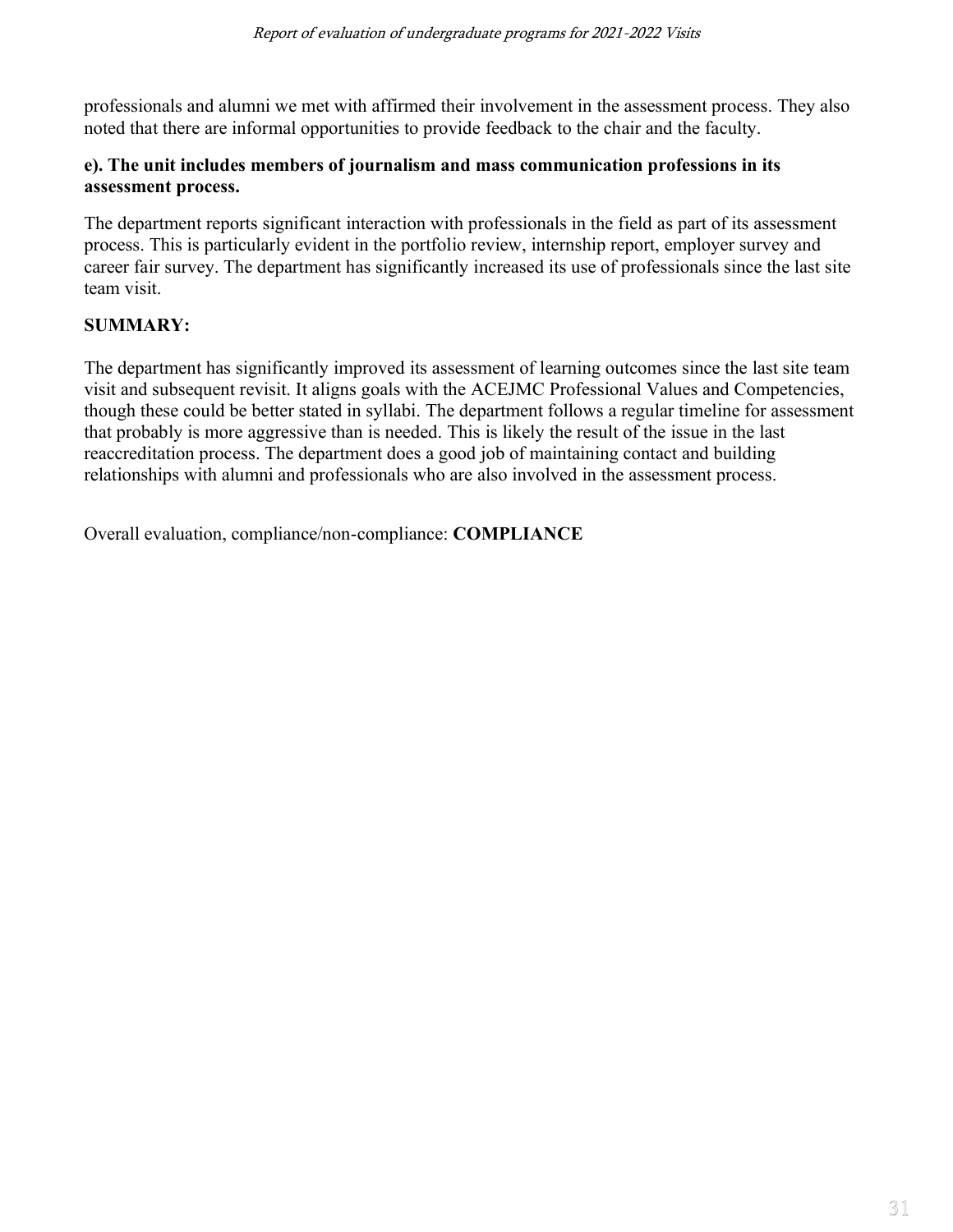# **PART III: Summary by site visit team**

1) Summarize the strengths and weaknesses of the unit.

# **Strengths**

\*An outstanding, dedicated facility centralizes coursework and student media activity, while also displaying a visual commitment to the first amendment, the history of journalism, the strength of media in a democracy.

\*A committed core group of faculty members who represent both academic and professional values. The department chair has a strong work ethic and is respected by faculty, administrators and students.

\*A strong sense of cohesion and respect among faculty members, who believe they are treated fairly, and who have a voice in departmental affairs and decisions

\*The department and faculty are focused on creating an engaged student experience through coursework, advising, and extracurricular activities.

\*Students care about and appreciate opportunities in the department, across campus, and in the profession.

# **Weaknesses**

\*The size of the faculty is limited, and members already are working to capacity. This constrains the ability to evolve into emerging media research and professional practices.

\*Distance from major metro areas limits the ability to recruit diverse students, faculty and speakers.

\*Tight budget models restrict opportunities for faculty and students to have a larger professional impact.

2) List the standards with which the unit is not in compliance.

The department is in full compliance with the standards.

3) Summarize the problems or deficiencies that should be addressed before the next evaluation (i.e., related to non-compliance with standards).

None.

4) In the case of a recommendation for provisional accreditation, list the deficiencies that should be addressed before the provisional status can be removed.

 $N/A$ 

5) In the case of a recommendation for denial of accreditation, clearly and fully explain the reasons that led to the recommendation.

 $N/A$